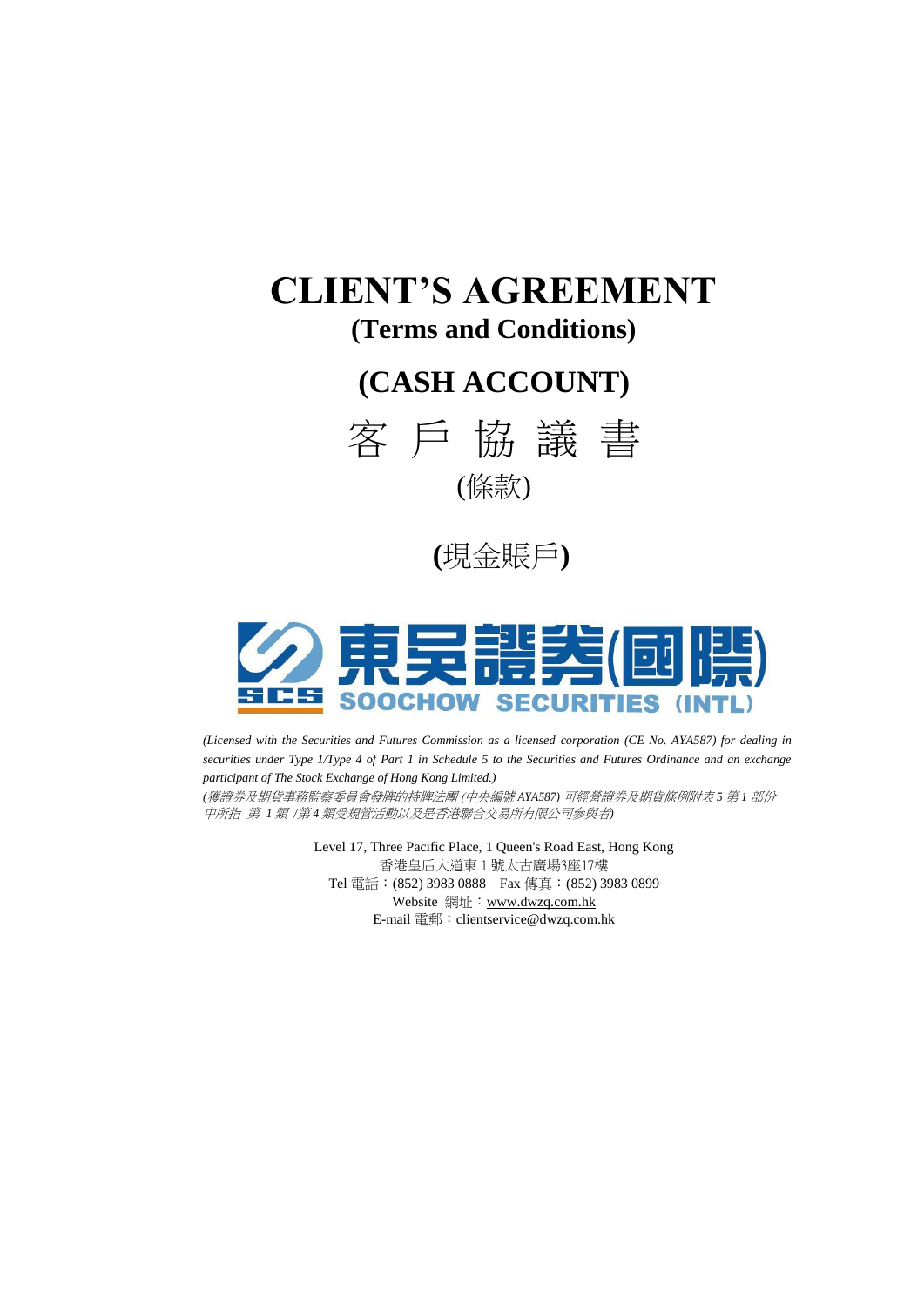# CASH CLIENT'S AGREEMENT

現 金 客 戶 協 議 書

## To:SOOCHOW SECURITIES INTERNATIONAL BROKERAGE LIMITED

致 : 東吳證券國際經紀有限公司

In consideration of your opening and maintaining at my/our request one or more cash securities trading account(s) ("the Account") for me/us and your agreeing to act as my/our agent or broker for the execution of orders for the purchase or sale of securities of every type and description, I/we, the undersigned hereby agree to effect Transactions as hereinafter defined subject to the following terms and conditions of this Cash Client's Agreement ("the Agreement"): 鑒於貴司諮詢本人(等)要求開立及持續運作一個現金證券買賣賬戶("賬戶")給本 人(等),(以下簽署人);又鑒於貴 司同意作為本人(等)的代理或經紀,執行各式及各類證券買賣指示("交易")見 下文釋義,本人(等)茲同意根據下 列條件進行交易:

## **1. The Account**

賬戶

- 1.1 I/We confirm that the information provided in the "Client Information Form" is complete and accurate. I/We will undertake to inform you of any material changes to that information. You are authorized to conduct credit enquiries on me/us to verify the information provided. 本人(等)確認「客戶資料表」所載 資料均屬完整及正確。倘該等資料有任何重要變更,本人(等)將會通知 貴司。本人(等)特此授權貴司對本 人(等)的財政信用進行查詢,以核實上述表格所載資料。
- 1.2 You will keep information relating to my/our Account confidential, but may provide any such information to The Stock Exchange of Hong Kong Limited ("Exchange"), Hong Kong Securities Clearing Company Limited ("the Clearing House") and Securities and Futures Commission ("SFC") to comply with their requirements or requests for information. 貴司將會對本人(等)賬戶的有關資料予以保密, 但貴司可以根據 香港聯合交易所有限公司("聯交所"),香港 中央結算有限公司("中央結算")及證券期貨事務監察委員會("證 監會")的規定或應其要求,將該等資料提供 予聯交所及證監會。

## **2. Laws and rules**

法例及規則

All transactions in securities which you effect on my/our instructions ("Transaction") shall be effected in accordance with all laws, rules and regulatory directions applying to you. This includes the rules of SFC and the Exchange and of the Clearing House. All actions taken by you in accordance with such laws, rules and directions shall be legally binding on me/us. 貴公司按本人(等)的指示而進行的一切證券交易("交 易"),須根據適用於貴司的一切法例、規則和監管指示 的規定而進行。這方面的規定包括證監會、聯交所 及中央結算的規則。貴司根據該等法例、規則及指示而 採取的所有行動均對本人(等)具有法律約束力。

#### **3. Authority**

授權

3.1 You (in the case of a corporation) authorize the Authorized Persons to have full authority to represent you in all matters in relation to all Transactions with SOOCHOW SECURITIES INTERNATIONAL BROKERAGE LIMITED ("the Company") and to sign on your behalf all agreements and documents relating to the Account and its operation, Transactions and this Agreement. All such documents, instructions or orders which, if given or signed by the Authorized Persons, shall be absolutely and conclusively binding on you provided that verbal orders or instructions from any one of the Authorized Persons shall be valid and effective and, if in writing and requires manual signature, the same shall be signed in accordance with the signing instructions specified in the Client Information Form.

你 (倘為法團) 授權獲授權人士在與東吳證券國際經紀有限公司(「本公司」)進行的所有交易所涉及的 一切事宜方面全權代表你,及代表你 簽署所有與戶口及其運作、交易及本協定有關的協定及文件。而所有 該等文件、指示或指令,如由獲授權 人士發出或簽署,且任何一個獲授權人士所作出的口頭指令或指示屬 合法有效,則對你具有絕對及不可推 翻的約束力,而所有上述文件、指示或指令如為書面形式且需親筆簽 署,則應按「客戶資料表」所指定的 簽署指示簽署。

3.2 If you are an individual who wishes to appoint Authorized Persons, you shall in addition to completing the Client Information Form, provide to the Company a duly executed power of attorney or other similar instrument of appointment in a form prescribed by or acceptable to the Company.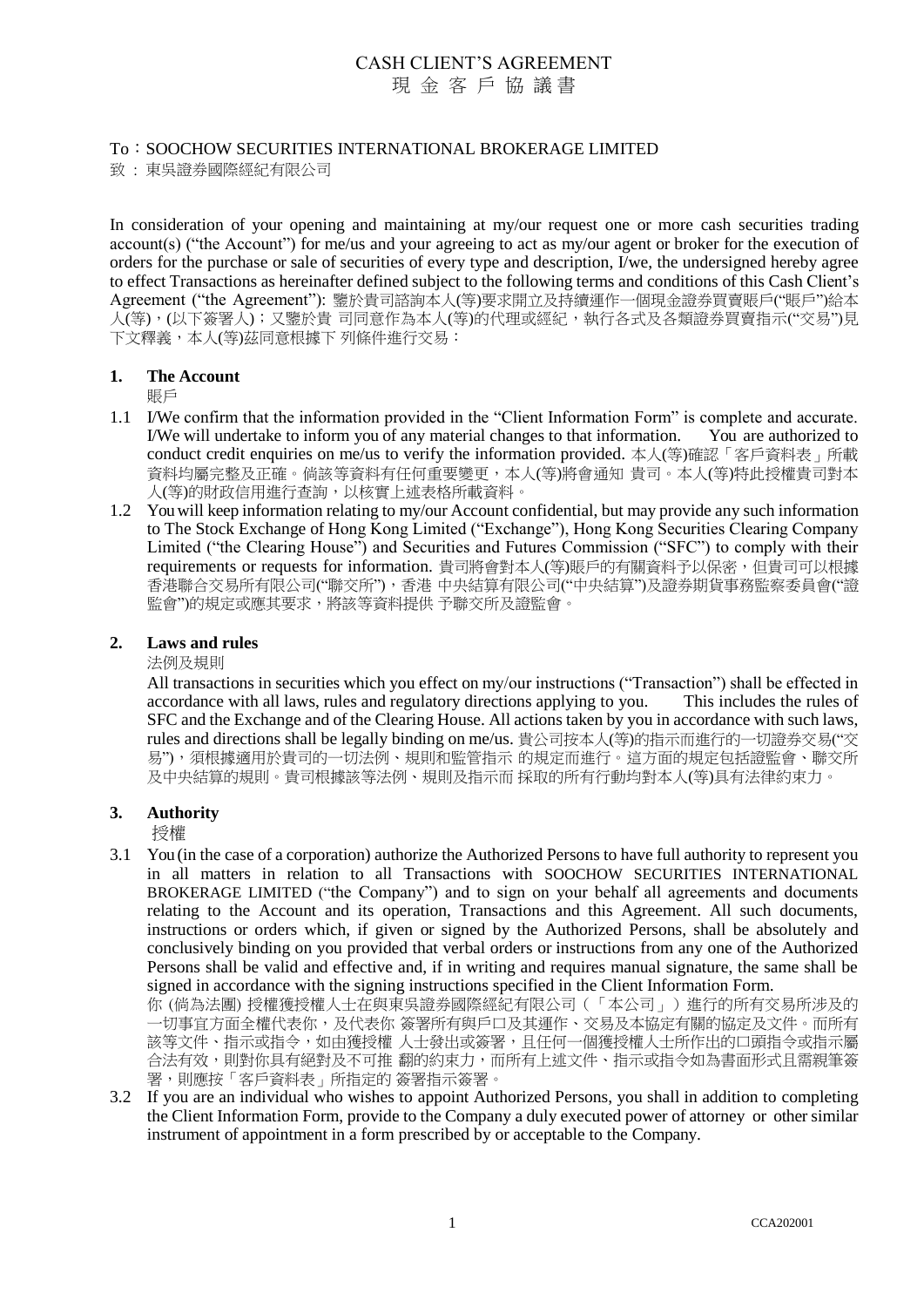倘你屬個人且希望委任獲授權人士,除填具「客戶資料表」之外,你必須向本公司呈交一份格式由本公司 指定或認可已簽署的授權書或其他類似委任文件。

- 3.3 You confirm and agree that you retain full responsibility for all Transactions and the Company is responsible only for the execution, clearing and carrying of Transactions and has no responsibility or obligation regarding any conduct, action, representation or statement of any introducing firm, investment advisor or other third party in connection with the Account or any Transaction therein. The Company is also not responsible to you with respect to the profitability, tax, legal or accounting consequences of any Transactions. 你確認及同意對所有交易承擔全部責任,本公司僅負責執行、結算及進行交易,對任何介紹 行、投資顧問 或其他與戶口或其中所包含的交易有關的第三方的任何行為、活動、表述或聲明,本公司概 不承擔任何責任或義務。就任何交易的盈利能力、稅項、法律或會計的後果,本公司亦不會對你承擔責 任。
- 3.4 You authorize the Company to instruct such correspondent agent as the Company may in its absolute discretion deem fit to execute Transactions and acknowledges that the terms of business of such correspondent agent and the rules of any exchange and clearing house on and through which such Transactions are executed and settled shall apply to such Transactions and shall be binding on the Client. 你授權本公司可絕對酌情決定委任適合於執行交易的代理經紀,並承認上述代理經紀的業務條款及任何交 易所及結算所的規則應適用於該等交易,並對你具有約束力。

#### **4. Transaction**

交易

- 4.1 Any day order for purchase or sale of Securities placed by me/us that has not been executed before the close of business of the relevant Exchange or such other expiration date required by the Exchange or such other later time as I/we and you may agree shall be deemed to have been cancelled automatically. 由本人 (等)發出的任何買賣證券的當天指令,倘在相關交易所營業時間結束或該交易所規定的其他期限屆 滿時, 或本人(等)與貴司協議的其他較後時間尚未執行,則應視作自動取消。
- 4.2 I/we authorize you, at any time and at your absolute discretion, for the purpose of obtaining a better execution price and/or reducing the volume of Instructions, to consolidate and/or disaggregate my/our Instructions to purchase and/or sell Securities on my/our behalf with similar instructions received from your other customers, provided that such consolidation or disaggregation shall not result in the execution of the Instructions at a price less favourable than could have been achieved had the Instructions been executed individually, and provided further that, in the event of there being insufficient Securities available to satisfy purchase orders so consolidated, the number of Securities actually purchased shall be given to each individual Instruction in the order in which those orders were received by the Company. 本 人(等)授權貴司在任何時候擁有絕對酌情權,為取得較好的成交價及/或減少指示數量而代表本人(等) 購 買及/或出售證券的指示,與貴司收到的其他客戶的類似指示,進行合併及/或分拆處理,惟該等合併 或 分拆不應導致執行該等指示的價格低於其單獨執行時所獲得的價格。而且倘無足夠證券滿足如此合併的 購 買指令,則實際購買的證券數量將按貴司獲得彼等指令的先後次序分配予各單獨指示。
- 4.3 I/We acknowledge and agree that any Instructions given or purported to be given by any means to you by me/us or by any Authorized Person and which are acted on or relied on by you shall at all times be irrevocable and bind me/us, whether or not such Instructions are in fact given or authorized by me/us. Under no circumstance you have any duty to enquire or verify the identity or authority of the person giving instruction by any accepted means. 本人(等)承認及同意,本人(等)或任何獲授權人士透過任何方 式向貴司發出的或意圖發出的而貴司已據此 行事或視之為依據的任何指示,無論何時均屬不可撤銷且對 本人(等)具約束力,不論該等指示實際上是否 由本人(等)發出或是否獲本人(等)授權。在任何情況下,貴 司均無義務透過任何已接受的方式向發出指示 人士的身份或許可權作出查問或核實。
- 4.4 I/We acknowledge that once an Instruction has been made it may not be possible to cancel or change the Instruction.

本人(等)承認,指示一經發出,即可能無法取消或更改。

- 4.5 You will act as my/our agent in effecting Transaction unless you indicate in the statement or confirmation relevant to such Transaction that you are acting as principal. 除貴司在結單或其他確認單據內註明以自己 本身名義進行交易外,貴司將以本人(等)的代理人身份進行交 易。
- 4.6 I/We will notify you when a sale order relates to securities which I/we do not own i.e. involves short selling in compliance of section 170 of Securities and Futures Ordinance. 倘沽盤是有關非由本人(等)擁 有的證券,即涉及賣空交易,本人(等)將會通知貴司,以便符合證券及期貨 條例第 170 條。
- 4.7 On all Transaction, I/we will pay your fee, commissions, charges and disbursements incurred by you, as notified to me/us, as well as applicable levies, trading fee and clearing fee imposed by the SFC, the Exchange and the Clearing House, as the case may be, and all applicable stamp duties. You may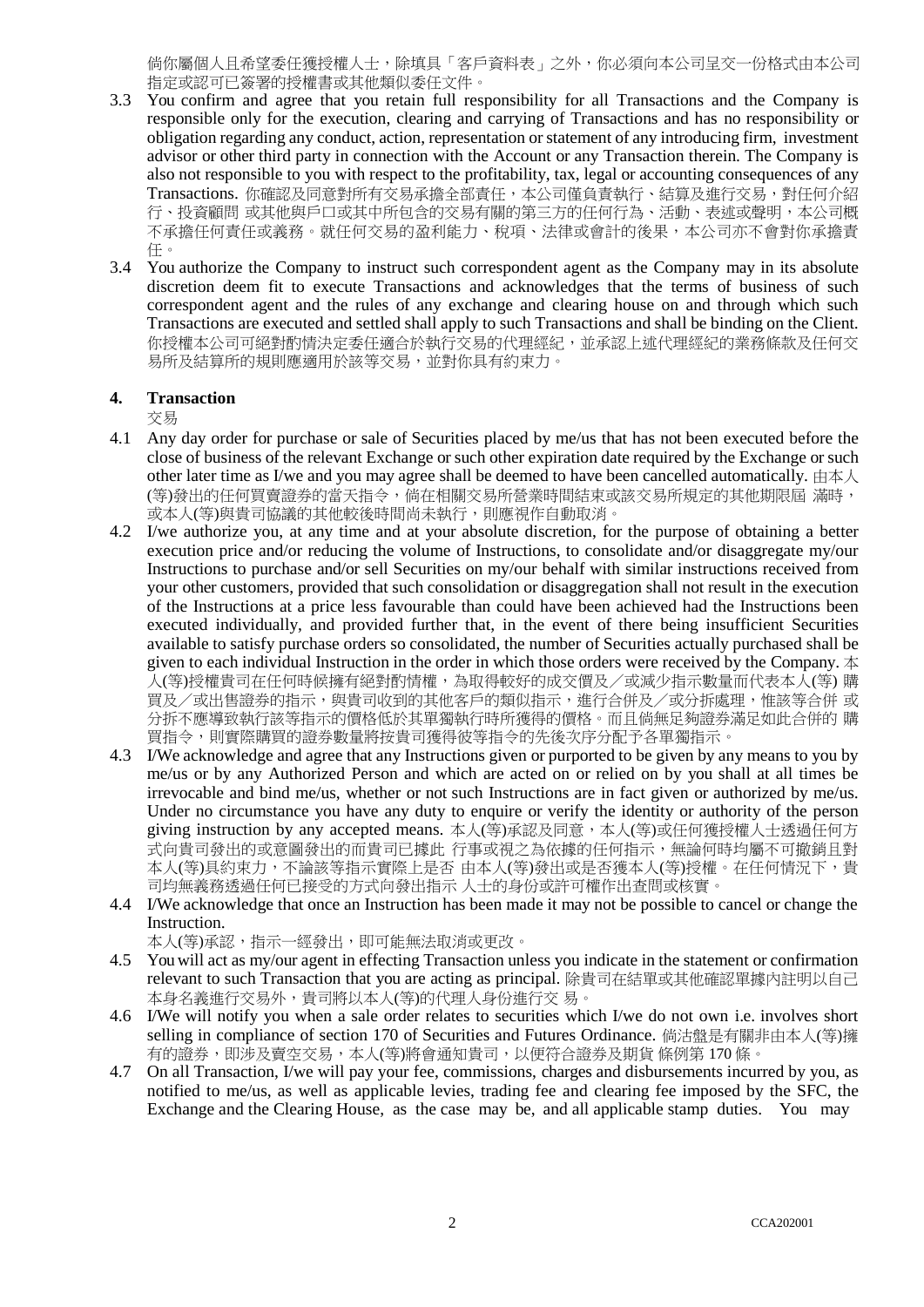deduct such commissions, charges, levies, trading fee and clearing fee and stamp duties from the Account. 本人(等)會就所有交易支付貴司通知本人(等)的佣金和所有收費,繳付證監會、聯交所、中央結算的適用 交易征費、交易費及結算費,並繳納所有有關的印花稅。貴司可以從賬戶中扣除該等佣金、收費、交易徵 費、交易費、結算費及印花稅項。

- 4.8 Unless otherwise agreed, in respect of each Transaction, unless you are already holding cash or securities on my/our behalf to settle the Transaction, I/we will 就每一宗交易,除另有協定外或除非貴司已代表本人 (等)持有現金或證券以供交易交收之用,否則本人(等) 將會在貴司就該項交易通知本人(等)的期限之前,
	- pay you cleared funds or deliver to you securities in deliverable form;or 向貴司交付可即時動用的資金或可以交付的證券;或
	- otherwise ensure that you have received such funds or securities. 以其他方式確保貴司收到此等資金或證券。

by such time as you have notified me/us in relation to that Transaction. If I/we fail to do so, you may 倘本人(等)未能這樣做,貴司可以

- in the case of a purchase Transaction, sell the purchased securities; and (如屬買入交易)出售買入的證券;及
- in the case of a sale Transaction, borrow and/or purchase securities in order to settle the Transaction.
	- (如屬賣出交易)借入及 / 或買入證券以進行交易的交收。
- 4.9 I/we will be responsible to you for any losses and expenses resulting from my/our settlement failures.本 人(等)將會負擔貴司因本人(等)未能進行交收而引起的任何損失及開支。
- 4.10 I/we agree to pay interest on all overdue balance (including interest arising after a judgment debt is obtained against me/us) at such rates and on such other terms as you have notified me/us from time to time. 本人(等)同意就所有逾期未付款項(包括對本人(等)裁定的欠付債務所引起的利息),按貴司不時通知 本人 (等)的利率及其他條款支付利息。
- 4.11 In the case of a purchase Transaction, if the selling broker fails to deliver on the settlement date and you have to purchase securities to settle the Transaction, I/we shall not be responsible to you for the costs of such purchase. 就買入交易而言,倘賣方經紀未能於交收日內交付證券,導致貴司須買入證券進行交收, 本人(等)毋須為 買入該等證券的費用向閣下負責。
- 4.12 The Account(s) shall be in Hong Kong Dollars or such other currencies as you may agree from time to time and in the event that I/we instruct you to effect any sale or purchase of securities in a currency other than Hong Kong Dollars, any profit or loss arising as a result of fluctuation in the exchange rate of the relevant currencies will be for the account of me/us solely. If I/we do not settle the liability with the relevant foreign currency, you shall have the right to convert any amount of the currency standing to the credit of the Account to a foreign currency amount or to buy in the foreign currency on behalf of me/us to settle the relevant liability. I/We shall pay and bear any losses and expenses that you have paid and have to bear. Any conversion from one currency into another required to be made for performing any action or step taken by you under this Agreement may be effected by you in such manner and at such time as it may in its absolute discretion decide. 賬戶必須以港元或貴司不時同意之其他貨幣為單位,若本人(等)指示 貴司以港幣以外之其他貨幣進行證券 買賣,本人(等)必須單獨承擔由有關貨幣兌換波動而導致之任何收益 或損失。如本人(等)未能以相關之外 幣繳付其外幣債務,貴司有權選擇將本人(等)戶口內任何其他貨幣之 款項兌換為有關外幣,或代本人(等) 買入有關外幣以抵銷其外幣債務。而本人(等)將需負擔貴司因而引起 的任何損失及開支。貴司可以依照其 全權決定之形式和時間兌換貨幣,以實行其在本協議下採取之任何 行動或步驟。
- 4.13 All payments to be made by me/us to you in a currency other than Hong Kong Dollars shall be in freely transferable and immediately available funds clear of any taxes, charges or payments of any nature when received by you. 若本人(等)以港幣以外之其他貨幣給貴司付款,當貴司收到此等款項時, 此等款項必須是 可以自由轉讓和 即時應用的,並已經清繳任何稅項、收費或任何性質的開支。

# **5. Order and Order Recording**

買賣指示及電話記錄買賣指示

5.1 You may accept instructions from me/us or my/our Authorized Person for order of Transaction by telephone or in writing sent by facsimile or by post. You may also accept instructions in your prescribed order form signed by me/us or my/our Authorized Person in your presence. In all cases, you shall time-stamp such instructions in the order as they are received. 貴司可接納本人(等)或獲授權人 士使用電話、圖文傳真或郵遞方式發出之書面指示買賣證券。貴司亦可接 納本人(等)或獲授權人士親臨 貴司辦公室填寫貴司的買賣證券指示表格。全部的指示,貴司將以其次序前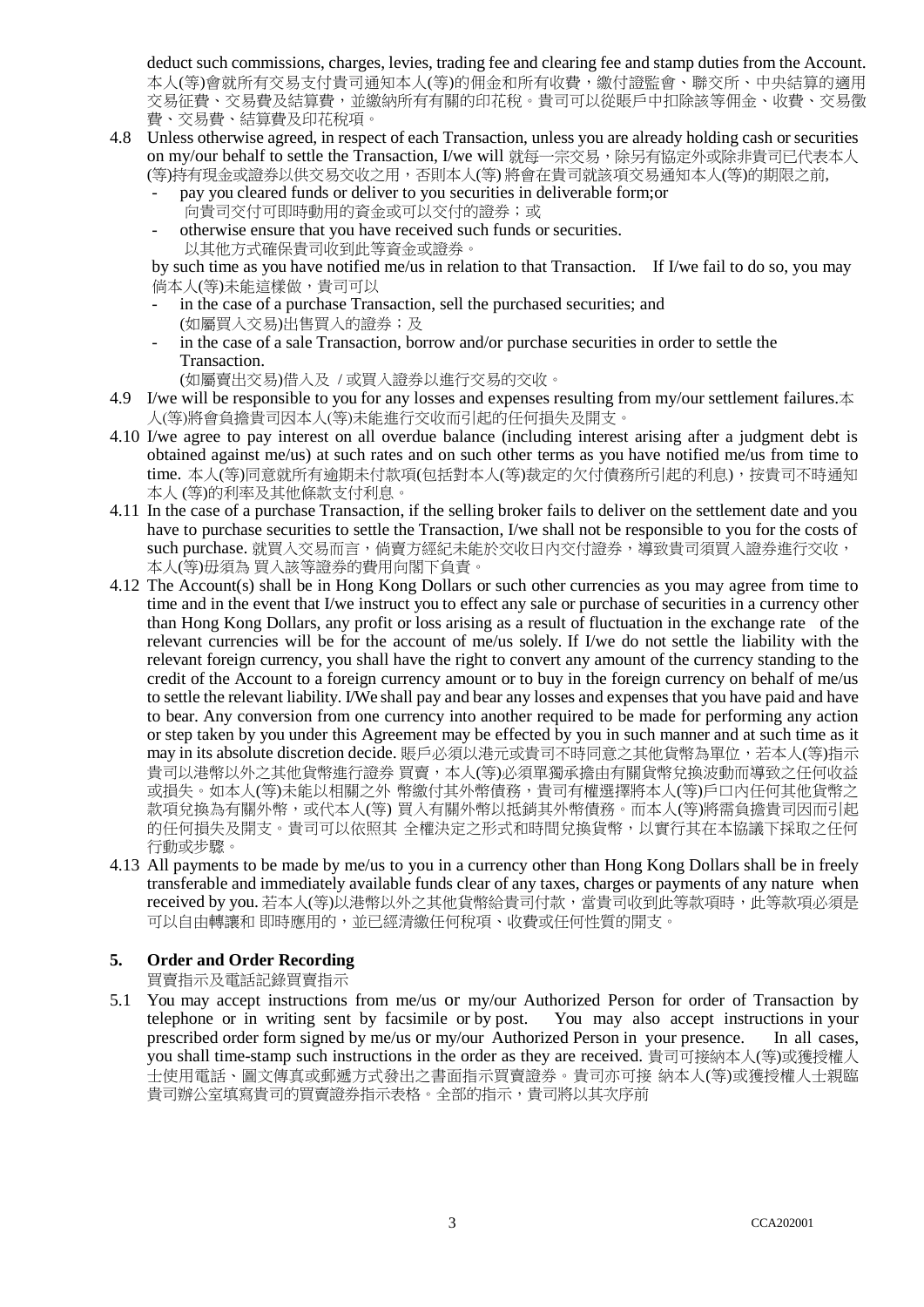後蓋上時間印章。

- 5.2 I/we declare that you shall not be liable for delay in acting or for any inaccuracy, interruption, error or delay or failure in transmission of my/our instructions by facsimile unless there is fraud or wilful default on your part. 本人(等)聲明,除非貴司欺詐或蓄意失責,否則貴司無須因延遲執行,或本人(等)透過圖文 傳真方式發出 的指示在傳送上出現誤差、干擾、出錯、延遲或未能傳達而負責。
- 5.3 In the event of receipt of conflicting instructions you may refuse to act on any of the instructions until you have received unequivocal instructions. 倘若貴司收到互相抵觸的指示時,貴司可拒絕執行任何此等 指示,直至接到明確的指示為止。
- 5.4 You may, in your absolute discretion, refuse to accept instructions without giving any reason therefor, but shall not in any circumstances whatsoever be liable for loss of profit, damages, liability, cost or expenses suffered or incurred by me/us arising out of such refusal. 貴司有絕對酌情權決定拒絕本人(等)的指示而無 須對此作出解釋,並且無須在任何情況下對此拒絕所引致 本人(等)失去的盈利、損失、經濟責任、支出或 費用作出負責。
- 5.5 You may record telephone conversation in connection with receiving orders and instructions through your telephone recording system. I/we acknowledge that such records are your sole property andit will be accepted as final and conclusive evidence of the orders or instructions given in case of disputes. 本人 (等)同意貴司可由貴司的電話錄音系統記錄電話交談中有關買賣指示。本人(等)承認該記錄由貴司擁 有, 並接受如有糾紛時,此錄音為最後及最終之證據。
- 5.6 Where a discrepancy occurs between instructions given by telephone or facsimile and any other means, including any subsequent written confirmation, your record of the telephone instruction or facsimile instructions shall prevail. 凡經電話或圖文傳真發出的指示,與後來以書面發出的指示在意義上有差異時, 則須以貴司的電話錄音或 收到的圖文傳真指示記錄為准。

## **6. New Listing of Securities**

新證券上市

- 6.1 In the event that I/we request and authorize you to apply for Securities in respect of a new listing and/or issue of Securities on the Exchange as my/our agent and for my/our benefit or for the benefit of any other person, I/we hereby warrants to and for your benefit that you have authority to make such application on the my/our behalf. 本人(等)要求並授權貴司以代理人身份為本人(等)或任何其他人士的利益,申請在交易所 新上市及/或發行證券,為了貴司的利益,本人(等)保證貴司有權代表本人(等)提出該等申請。
- 6.2 I/We shall familiarise myself/ourselves and comply with all the terms and conditions governing the Securities of the new listing and/or issue and the application for such new Securities set out in any prospectus and/or offering document and the application form or any other relevant document in respect of such new listing and/or issue and I/we agree to be bound by such terms and conditions in any such transaction I/we may have with you. 本人(等)應熟悉及遵守招股章程及/或發行文件,及申請表格或其他 相關文件內所載列管轄新上市及/或 發行該等證券及其申請的所有條款及條件,本人(等)同意與貴司進行 的任何相關交易中受該等條款及條件 約束。
- 6.3 I/We hereby give you all the representations, warranties and undertaking on which application for Securities in a new listing and/or issue is required to give (whether to the issuer, sponsors, underwriters or placing agents of the relevant Securities, the Exchange or any other relevant regulator or person). 本人 (等)茲向貴司作出申請新上市及/或發行證券時必須作出的所有陳述、保證及承諾(不論向相關證券 發行 人、保薦人、包銷商或配售代理、交易所或任何其他相關監管機構或人士作出)。
- 6.4 I/We hereby further declare and warrant, and authorize you to disclose and warrant the Exchange or any application form (or otherwise) and to any other person as appropriate, that any such application made by you as its agent is the only application made, and the only application intended to be made, by me/us or on my/our behalf, to benefit me/us or the person for whose benefit my/our applying. I/We acknowledge and accept that the aforesaid declaration and warranty will be relied upon by you and by the issuer, sponsors, underwriters or placing agents of the relevant Securities, the Exchange or any other relevant regulator or person in respect of any application made by you as my/our agent. 本人(等)進一步聲明及保證, 並授權貴 司在申請表格(或其他文件)向交易所或及任何其他適當人士披露 及保證,貴司提交的任何相關申請,乃 由本人(等)或代表本人(等)為自身或本人(等)代為申請的人士之利益, 提交及有意提交的唯一申請。本人(等) 承認並接受,貴司及相關證券發行人、保薦人、包銷商或配售代理、 交易所或任何其他相關監管機構或貴 司作為本人(等)代理所提交任何申請之相關人士,均可依憑前述聲明 及保證。
- 6.5 I/We acknowledge that any application made by an unlisted company which does not carry on any business other than dealing in Securities and in respect of which I/we exercise statutory control shall be deemed to be an application made for the benefit of me/us.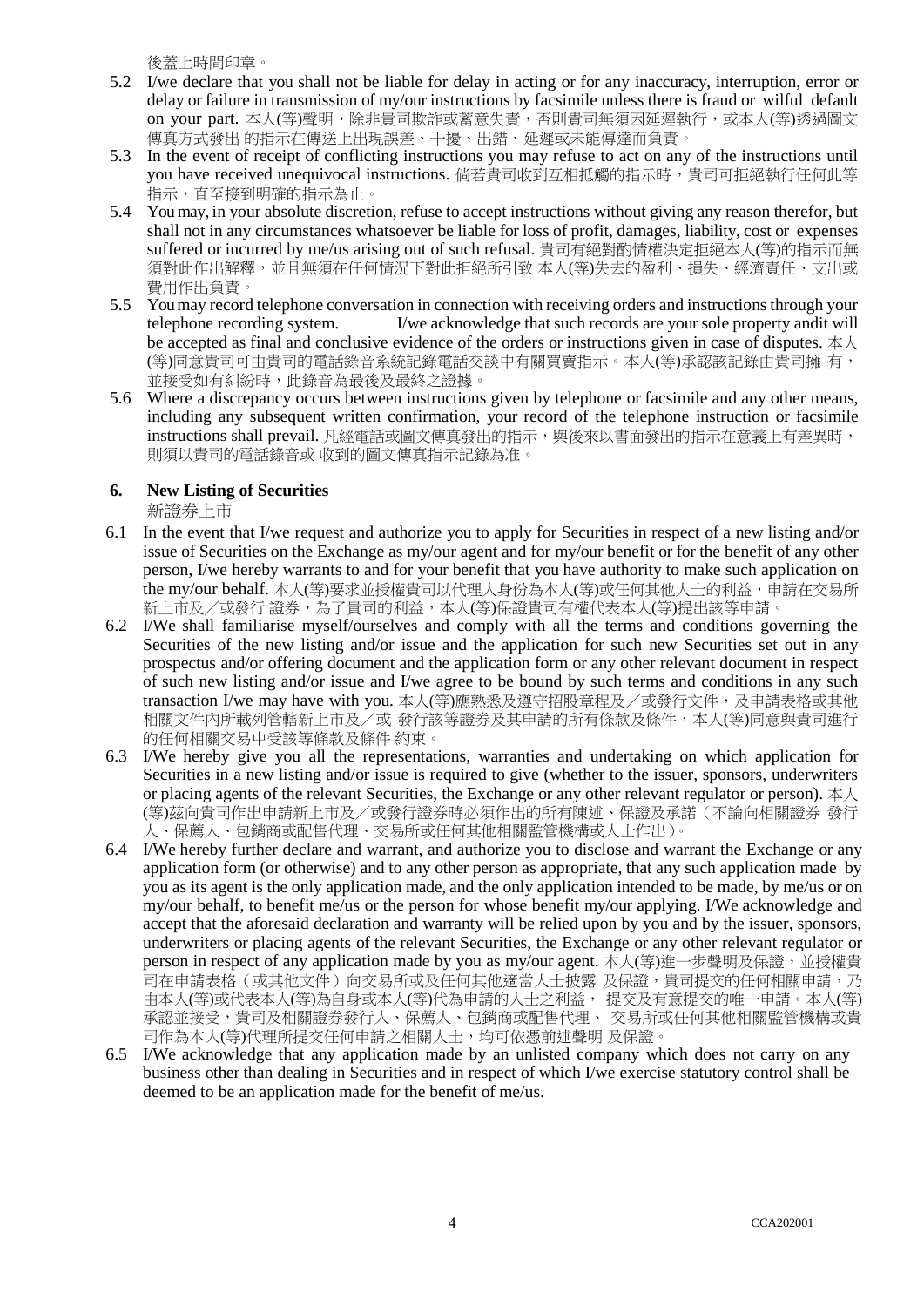本人(等)承認,倘申請由一間除證券買賣外並未有從事其他業務的非上市公司提交,而且本人(等)對該公司 具法定控制權,則該等申請須視作為本人(等)的利益而作出的。

6.6 I/We recognize and understand that the legal, regulatory requirements and market practice in respect of applications for securities may vary from time to time as may the requirements of any particular new listing or issue of securities. I/We undertake to provide you such information and take such additional steps and make such additional representations, warranties and undertakings as may be required in accordance with such legal, regulatory requirements and market practice as you may in your absolute discretion from time to time. 本人(等)確認及明白,有關證券申請的法律、監管要求及市場慣例均會不時作出變化,而任何一 種新上市 或發行證券的規定亦會改變。本人(等)承諾根據相關法律、規管要求及市場慣例 (按貴司不時行使 絕對酌情 權所決定的),向貴司提供相關資料,採取額外相關措施,並作出額外聲明、保證及承諾。

#### **7. Conflict of Interest**

利益衝突

- 7.1 You and your directors, officers or employees may trade on their own account of any of theAssociate.貴司 及董事、高級職員或僱員可為其任何聯營公司的賬戶進行交易。
- 7.2 You are authorized to buy, sell, hold or deal in any Securities or take the opposite position to my/our order whether it is on your own account or on behalf of the Associate or your other customers. 不論貴司是自營 買賣或代表聯營公司或其他客戶買賣,貴司獲授權買入、賣出、持有或買賣任何證券,或 採取與本人(等) 指令對立的持倉。
- 7.3 You are authorized to match my/our orders with those of other customers. 貴司獲授權將本人(等)指令與其 他客戶指令進行對盤。
- 7.4 You are authorized to effect Transactions in Securities where you or your Associate has a position in the Securities or is involved with those Securities as underwriter, sponsor or otherwise. 貴司獲授權在貴司持 有證券或作為證券包銷商、保薦人或參與其他工作時進行證券交易。

#### **8. Client Identity/Ultimate Beneficiary**

#### 客戶身份 **/** 最終受益人

Subject to the provisions herein, I/we shall, in respect of transaction in which I/we are not acting as principal, immediately upon demand by you inform SFC, the Exchange and/or any other exchange, governmental or regulatory authority in any jurisdiction directly and/or through you or through your agents/nominees of the identity, address and contact details of 在符合本協議書中條文的規定下,凡有關本 人(等)並非以主事人或最終受益人之身份進行的交易,本人(等) 將應貴司的要求即時向證監會、聯交所及 / 或任何其他司法管轄區的交易所、政府或監管機構提供受益人下列資料:

- (i) the person or entity ultimately responsible for originating the instruction in relation to the relevant transaction; and 最終負責引發有關交易的指示的人士或實體的身份、位址及聯絡詳情;及
- (ii) the person or entity that stands to gain the commercial or economic benefit of the relevant transaction and/or bear its commercial or economic risk. 會獲取有關交易的商業或經濟利益或須承 擔其商業及 / 或經濟風險的人士或實體的身份、位址及聯 絡詳情。

and, in case of an entity, the investment fund or account, the manager of that entity, the investment fund or account.

並且,如實體者是投資基金或賬戶,則提供該投資基金或賬戶的經理人資料。

(iii) My/Our agreement in above will continue in effect notwithstanding the termination of this Agreement.

即使本協定終止,上文之協定將繼續有效。

# **9. Safekeeping of Securities**

證券的保管

- 9.1 Any securities which are held by you for safekeeping may, at yourdiscretion:
	- 寄存貴司妥為保管的任何證券,貴司可以酌情決定:
	- (in the case of registrable securities) be registered in my/our name or in the name of your nominee; or

(如屬可註冊證券)以本人(等)的名義或以貴司的代理人名義登記;或

be deposited in safe custody in a designated account with the Clearing House or your bankers or with any other institution approved by the SFC, which provides facilities for the safe custody of documents. In the case of securities in HKSAR, such institution shall be acceptable to the SFC as a provider of safe custodyservices.

存放於貴司在中央結算、往來銀行或其他經由證監會提供文件保管設施的機構內所特定的賬戶妥為 保 管。如屬香港的證券,該機構應為證監會認可的提供保管服務機構。

9.2 Where securities are not registered in my/our name, any dividends or other benefits arising in respect of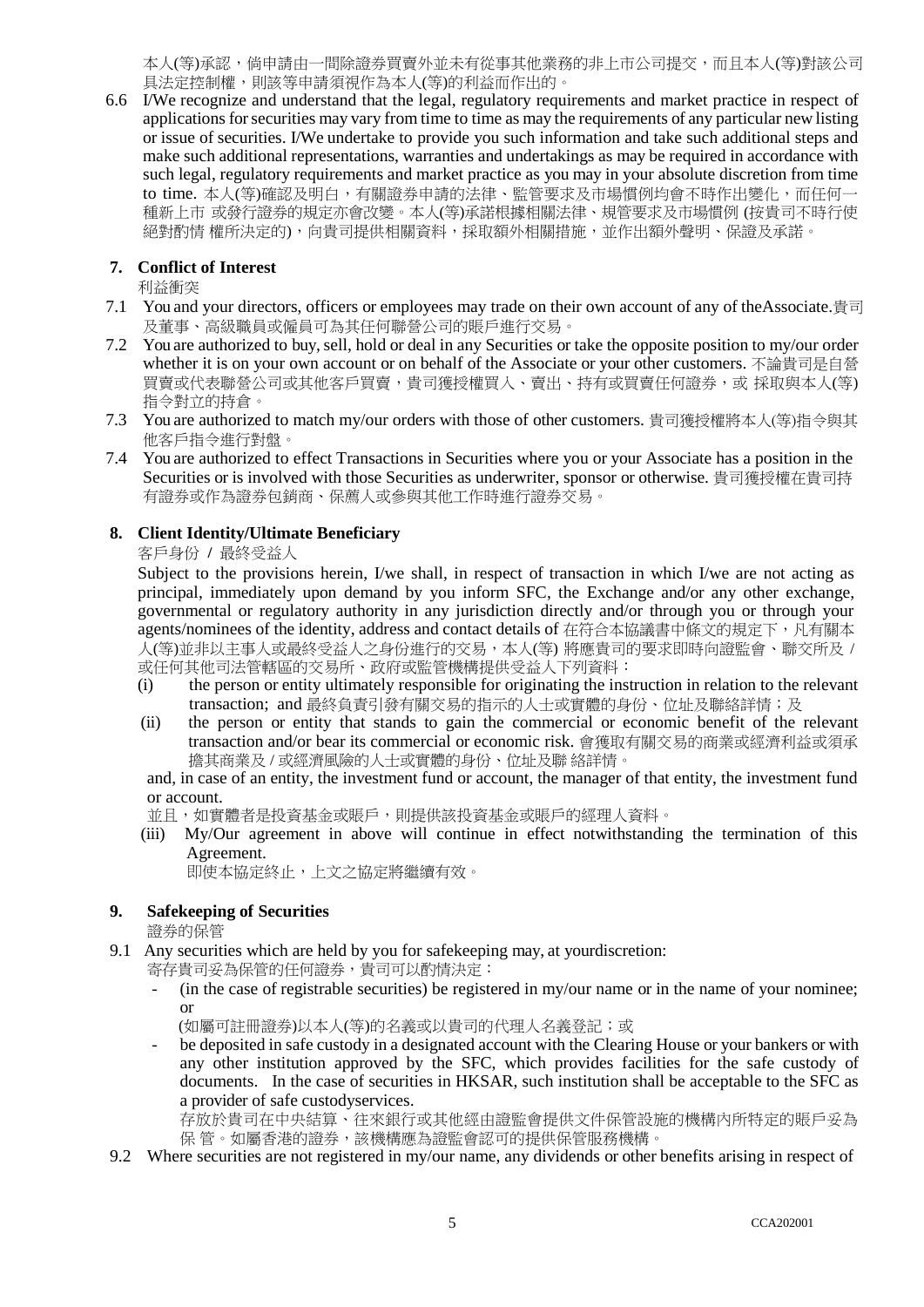such securities shall, when received by you, be credited to my/our Account or paid or transferred to me/us, as agreed with you. Where the securities form part of a larger holding of identical securities held for your clients, I/we shall be entitled to the same share of the benefits arising on the holding as my/our share of the total holding. 倘證券未以本人(等)的名義登記,貴司於收到該等證券所獲派的任何股息或其他利益時, 須按本人(等)與 貴司的協議存記入本人(等)的賬戶或支付予或轉賬予本人(等)。倘該等證券屬於貴司代客 戶持有較大數量 的同一證券的一部份,本人(等)有權按本人(等)所占的比例獲得該等證券的利益。

- 9.3 You do not have my/our written authority under section 148 of the [Securities and Futures Ordinance] to: 本人(等)並無根據【證券及期貨條例】第 148 條以書面授權貴司:
	- deposit any of my/our securities with a banking institution as collateral for an advance or loan made to you, or with the Clearing House as collateral for the discharge of your obligations under the clearing system; 將本人(等)的任何證券存放在銀行業機構,作為貴司所獲墊支或貸款的抵押品,或者 存放在中央結算, 作為履行貴司在結算系統下之責任的抵押品;
	- borrow or lend any of my/our securities,and/or 借貸本人(等)的任何證券;及 / 或
	- otherwise part with possession (except to me/us or on my/our instructions) of any of my/our securities for any purpose. 基於任何目的以其他方式放棄本人(等)的任何證券之持有權(交由本人(等) 持有或按本人(等)的指示放 棄持有權除外)。
- 9.4 You are not bound to deliver securities belonging to me/us bearing serial numbers identical with those transferred to me/us so long as the securities delivered are of the same class, nominal amount and rank pari passu with those originally transferred subject always to any capital re-organization which may have occurred in the meantime. 貴司不須交回本人(等)的證券, 其編號須與轉讓予本人(等)的證券編號相符, 只要該等證券是同類型,而 值相等及其權益與原本轉讓予本人(等)的證券相同,當然除了受其間資本重 組另有規定外。

## **10. Moneys in the Account**

賬戶中的款項

- 10.1 Any cash held for me/us, other than cash received by you in respect of Transaction and which is on-paid for settlement purpose or to me/us, shall be credited to a client trust account maintained with a licensed bank as required by applicable laws from time to time. Subject to mutual agreement between the parties hereto, no interest is payable. 除了貴司收取本人(等)的現金作為交易的交收之用或轉付予本人 (等)之外,否則代本人(等)保管的現金須依 照適用法律不時的規定,應存放於一家持牌銀行所開立的一個客 戶信託賬戶內。根據有關方面共同協定而 無須支付利息。
- 10.2 Payment to the Account shall constitute payment to me/us for allpurposes. 貴司支付入賬戶的款項得作為達到對本人(等)款項支付的目的。

# **11. Rights on Securities**

證券處理權利

11.1 Set-off and lien

# 抵銷及留置權

In addition and without prejudice to any general liens, rights of set-off or other similar rights to which you may be entitled under laws or the Agreement, all securities, receivables, monies and other property of me/us (held by me/us either individually or jointly with others) held by or in the possession of you at any time shall be subject to a general lien in your favour as continuing security to offset and discharge all of my/our obligations, arising from the Transaction and/or my/our obligations in the Agreement. 在不損 害貴司依照法律或本協議所附加應享有之一般留置權、抵銷權或相類權利前提下,對於本人(等)交 由貴司 代管或在貴司內存放之所有證券、應收賬、款項及其他財產(不論是本人(等)個人或與其他人士聯名 所有)權 益,貴司均享有一般留置權,作為持續的抵押,用以抵銷及履行本人(等)因進行證券買賣而對貴司 負上的 所有責任。

11.2 Security and Power of Sale

抵押及出售權

Without prejudice and in addition to any general lien, rights of set-off or similar right to which you may be entitled by law, all of the Client's interest in any fund, Securities or other property now or hereafter held by you for any purpose in any account for the Client (either individually or jointly with others) or which may be in the possession of you, your subsidiary or associated companies, agents or correspondents in Hong Kong or in any part of the world, will be subject to a general lien in favour of you for the payment and discharge of all my indebtedness and other obligations or liabilities to you and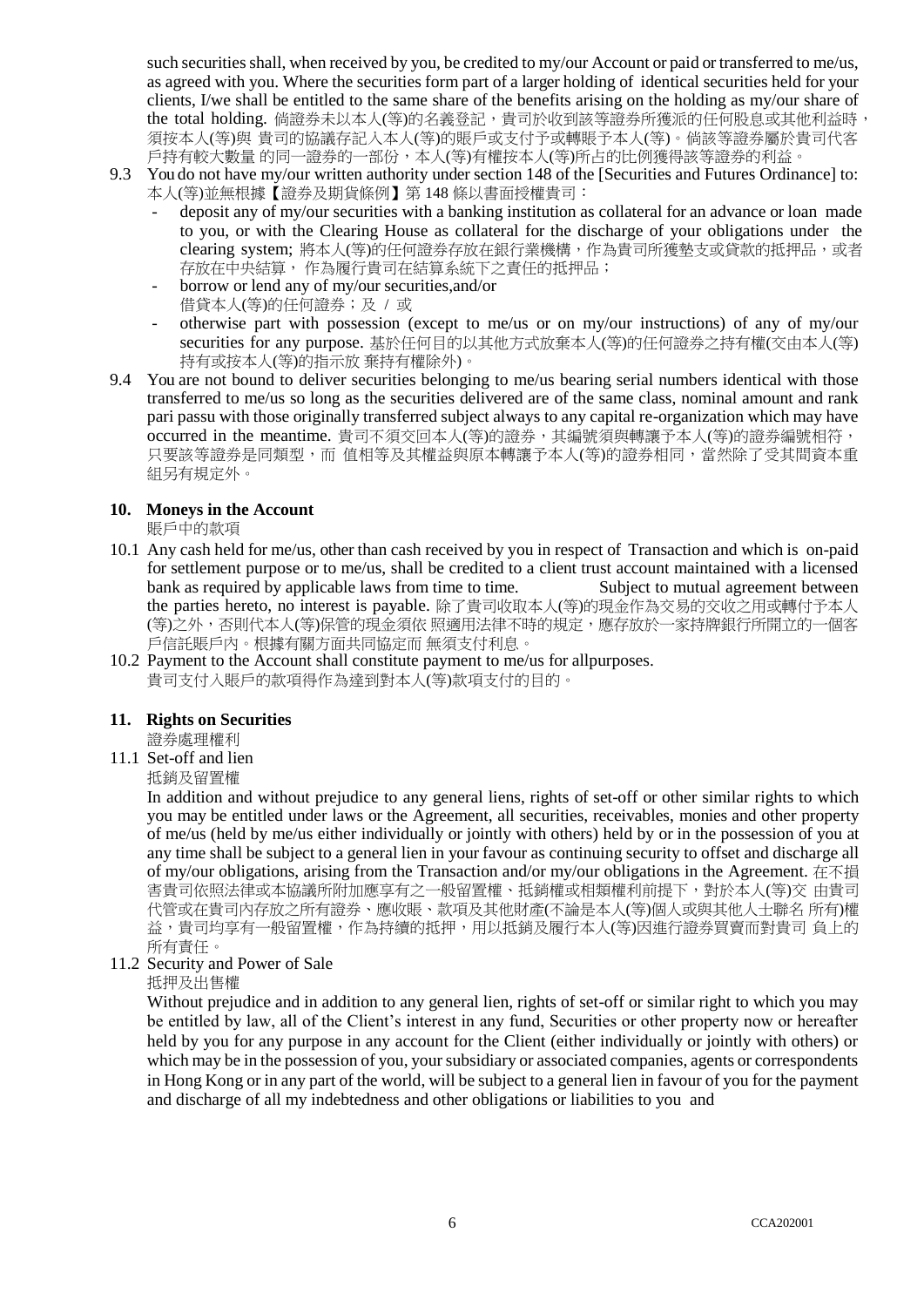will be held by you as security for the payment and discharge of any of my indebtedness, obligations or liabilities to you on any of the Accounts. You will have the right to sell such property and will have the absolute discretion to determine which Securities and property are to be sold. You are authorised to do all such things necessary in connection with such sale and utilize the proceeds there from to offset and discharge all of the obligations and liabilities of me to you or to any of your subsidiary or associated companies, agents or correspondents. You will be entitled, at any time without notice to me, to combine and/or consolidate all or any of the then existing Accounts and set-off or transfer any sum standing to the credit of any one or more of such Accounts (wherever situate) in or towards satisfaction of any of my indebtedness, obligations or liabilities to you or to your subsidiary or associated companies, agents or correspondents on any other Accounts or in any other respect whatsoever, whether such indebtedness, obligations or liabilities be primary or collateral, several or joint, secured or unsecured. In respect of any payments by you to offset and discharge any obligations of me to its subsidiary or associated companies, agents or correspondents, you will not be concerned nor responsible as to whether or not any such obligations exist, provided that demand has been made on you by such subsidiary or associated company, agent or correspondent. Without limiting the general provisions of this Agreement, you are hereby specifically authorised to transfer any sum or sums in different Accounts to your subsidiary of associated companies, agents or correspondents for the aforementioned purposes. 在不妨礙貴司應享權利之原則下, 貴司除享有概括留置權、抵銷權或法律上貴司應有之類似權利外,對於 本人(等)現時或日後不論因為何種 用途交由貴司持有存於客戶賬戶內(個人或與他人聯名開立之賬戶)或是 託管於貴司,貴聯營公司、代理、 在香港或世界各地之聯號之任何資金,證券或其他產業,貴司亦享有概 括留置權,作為本人(等)繳付及清 償客戶所欠貴司之一切債項及其他債務責任或負債之保證。上述資金, 證券或其他產業可由貴司持有, 作 為本人(等)繳付及清償客戶賬戶所欠貴司一切債項、債務責任或負債之 抵押品。貴司有權出售該等產業及 可全權決定選擇須予出售之證券或產業。貴司同時獲得授權在出售證券 及產業時、代表本人(等)處理一切 必須之有關事項,並利用出售所得款項以抵銷或清償本人(等)對貴司或 貴任何附屬公司或聯營公司,代理 或聯號所負全部債務責任及負債。貴司有權隨時將本人(等)當時之全部 或任何賬戶合併及/或綜合,並將任 何該等賬戶(不論設在何處)之結存數額予以比對或轉賬,用以償還本人 (等)其他賬戶或其他原因所欠貴司或 貴附屬公司或聯營公司、代理或聯號之債項、債務責任或負債,包括 主要或附屬、個別或共同、有抵押或 無抵押債項、債務責任或負債,而毋須通知本人(等)。貴司代表本人(等) 支付任何款項予貴附屬公司或聯營公 司,代理或聯號,作為抵銷或抵償本人(等)在任何貴司附屬公司或聯 營公司、代理或聯號所欠之債務責任 時,貴司一旦收到該等附屬公司或聯營公司、代理或聯號之要求,即 可如數繳付,至於要求清付之債務是 否屬實,概與貴公司無關,而貴司亦無任何責任。在不限制本協議書 所訂條文之規定之原則下,貴司又特 此由本人(等)授權調動本人(等)在不同賬戶之款項至本人(等)在貴司附 屬公司或聯營公司、代理或聯號之賬 戶,用途如前所述。

#### **12. Discretionary Account**

委託賬戶

In the event that I/we maintain and continue to operate a discretionary account with you, I/we hereby authorize you or your employee (who must be a registered person) so designated by you, to effect Transaction on my/our behalf on terms herein at your absolute discretion and at my/our own risk and that I/we shall confirm to you in writing on an annual basis whether I/we wish to specifically revoke your authority in this regard even in the absence of your notification to me/us for renewal. 若是本人(等)在貴 司保留及持續操作一個委託賬戶,本人(等)茲授權予貴司或貴司指定的職員(他應是一位 註冊人)全權負責 替本人(等)依照現金客戶協議書作出證券買賣,損失由本人(等)負責。而本人(等)將每年 用書信確認這授 權是否被取銷,甚至乎不需貴司通知需否再續。

# **13. Joint and Several Liability/Successors**

共同及個別責任**/**繼承人

#### 13.1 Where we comprises two or more individuals:

當本人等包括兩名或由兩名以上個人組成時:

13.1.1 each such individual shall be jointly and severally liable for all obligations under this Agreement.

該等人士須各自共同及個別對本協議項下所有義務負法律責任。

- 13.1.2 you may accept Instructions from, give receipts to and for all purposes deal with any one of such individuals unless you have received written Instructions to the contrary; 貴司可接受自 該等人士中的任何一位發出指令、給予其收據及與其進行所有目的的買賣,除非 貴司接獲相反 的書面指示。
- 13.1.3 any payment made to any one of such individuals shall be a valid and complete discharge regardless of whether such payments are made before or after the death of any one of more of such individuals.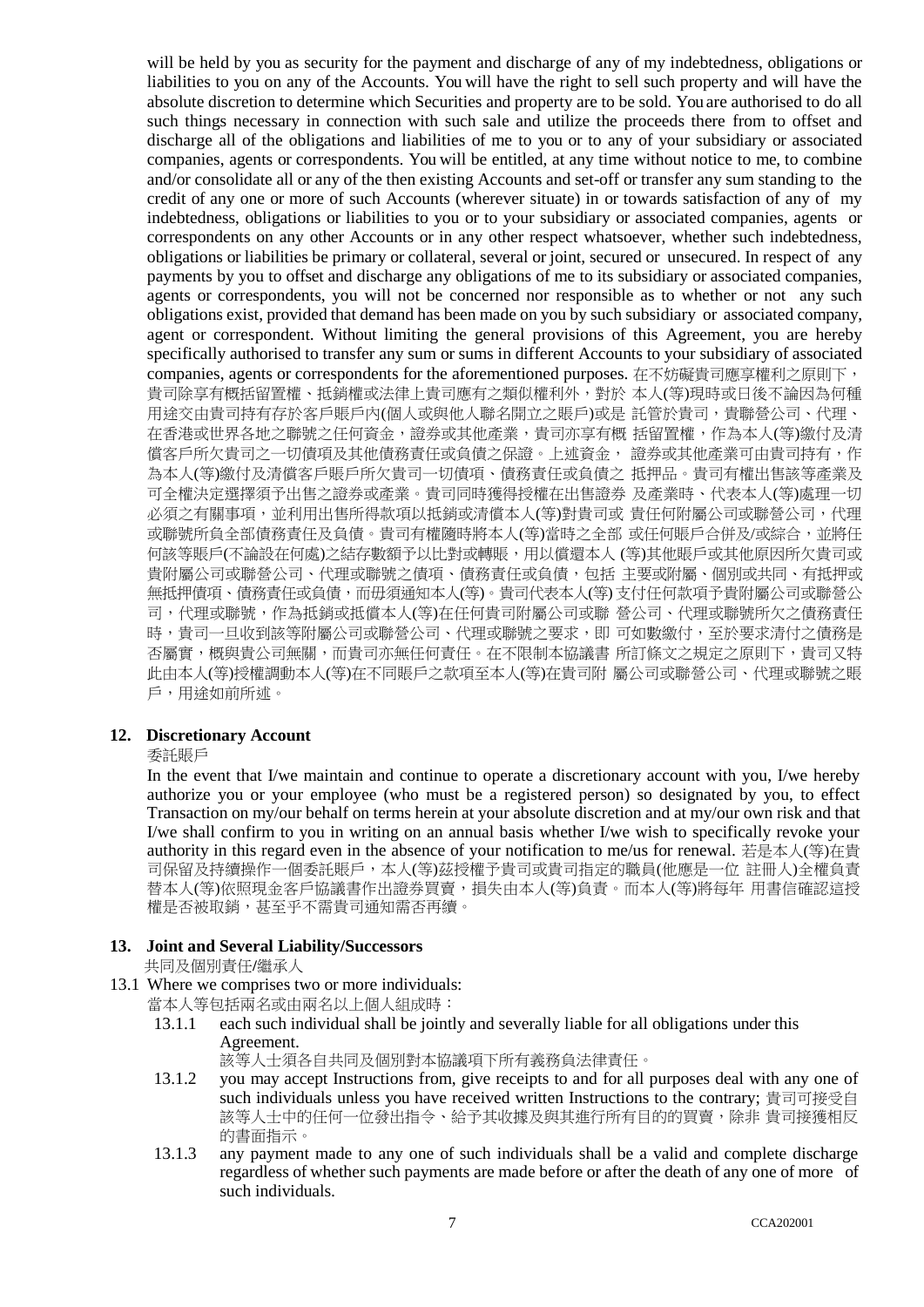向任何該等人士其中一位作出的任何付款均為有效及全面履行,無論該等付款是否於該等人士 一位或多位身故之前或之後作出。

- 13.1.4 on the death of any of such individuals (being survived by any other such individuals), this Agreement shall not be terminated and the interest in the Account of the deceased will thereupon vest in and ensure for the benefit of the survivor(s) provided that any liabilities incurred by the deceased Customer shall be enforceable by you against such deceased Customer's estate. The surviving Customer(s) shall give you written notice immediately upon any of them becoming aware of any such death. 任何該等人士其中一人身故(即任何其他該等 人士仍在世),本協議將不會終止。倘身故客戶的 遺產可由貴司強制處理以清還其生前所引起的 任何負債,身故人士於賬戶中的權益將歸屬於生 存者的利益。任何彼等知悉任何該等死亡後, 各在世者應立即以書面方式通知貴公司。
- 13.1.5 This Agreement shall be binding on our heirs, executors, administrators, personal representatives, successors and assigns, as the case may be. 本協議對本人等的後嗣、遺囑執行 人、遺產管理人、個人代表、繼承人及承讓人(視乎情況而 定)均具有約束力。

#### **14. Event of default**

違約事件

- 14.1 Any one of the following events shall constitute an event of default ("Event of Default"): 下列任何事件均構成違約事件(「違約事件」):
	- 14.1.1 I/we fail to pay any deposits or any other sums payable to you or your Associates or submit to you any documents or deliver any Securities to you hereunder, when called upon to do so or on due date; 本人(等)無法按照貴司要求支付或逾期未能向貴司或其聯營公司支付任何存款或任 何其他應支 付款項,或未能向貴司提交任何文件或交付任何證券;
	- 14.1.2 default by me/us in the due performance of any of the terms of this Agreement and the observance of any by-laws, rules and regulations of the appropriate Exchange and/or Clearing House; 本人(等)未妥為履行本協議的任何條款,及未遵守相關交易所及/或結算所的任何附例、 規則 和規例;
	- 14.1.3 the filing of a petition in bankruptcy, winding up or the commencement of other analogous proceedings against me/us; 本人(等)已被提出破產呈請、清盤呈請或針對本人(等)的類似法律 程式;
	- 14.1.4 the death of me/us or become mentally incapacitated (being an individual); 本人(等)身故(指個人客戶)或精神上無能力行事;
	- 14.1.5 the levy or enforcement of any attachment, execution or other process against me/us; 本人(等)被實施或強制執行任何扣押、執行判決或其他法律程式;
	- 14.1.6 any representation or warranty made by me/us to you in this Agreement or in any document being or becoming incorrect or misleading; 本人(等)在本協議或任何文件中向貴司作出的任何 陳述或保證,是或將會變成不實或誤導;
	- 14.1.7 any consent, authorization or board resolution required by me/us (being a corporation or a partnership) to enter into this Agreement being wholly or partly revoked, suspended, terminated or ceasing to remain in full force and effect; and 本人(等)(指法團或合夥公司)簽 署本協議所必要的任何同意、授權或董事會決議被部分或全 部撤回、暫時中止或終止或不再 全面有效;及
	- 14.1.8 the occurrence of any event which, in the sole opinion of the Company, might jeopardise any of its rights under this Agreement. 貴司認為發生可能危及貴司在本協議所擁有任何權利的任何 事件。
- 14.2 If an Event of Default occurs, without prejudice to any other rights or remedies that you may have against me/us and without further notice to me/us, you shall be entitled to: 如果發生違約事件, 在無損貴司的其 他權利或貴司向本人(等)獲得補償的權利的情況下,貴司有權採取以 下行動,而無需進一步通知本人(等):<br>14.2.1 immediately close the Account:
	- immediately close the Account;
	- 立即結束賬戶;
	- 14.2.2 terminate all or any part of this Agreement; 終止本協定的全部或任何部分;
	- 14.2.3 cancel any or all outstanding orders or any other commitments made on behalf ofme/us; 取消任何或所有未執行的指令或代表本人(等)所作的任何其他承諾;
	- 14.2.4 close any or all contracts between you and me/us, cover any short position of me/us through the purchase of Securities on the relevant Exchange(s) or liquidate any long positions of the me/us through the sale of Securities on the relevant Exchange(s); 結束貴司和本人(等)之間的 任何或所有合約,在相關交易所購買證券以填補本人(等)的任何空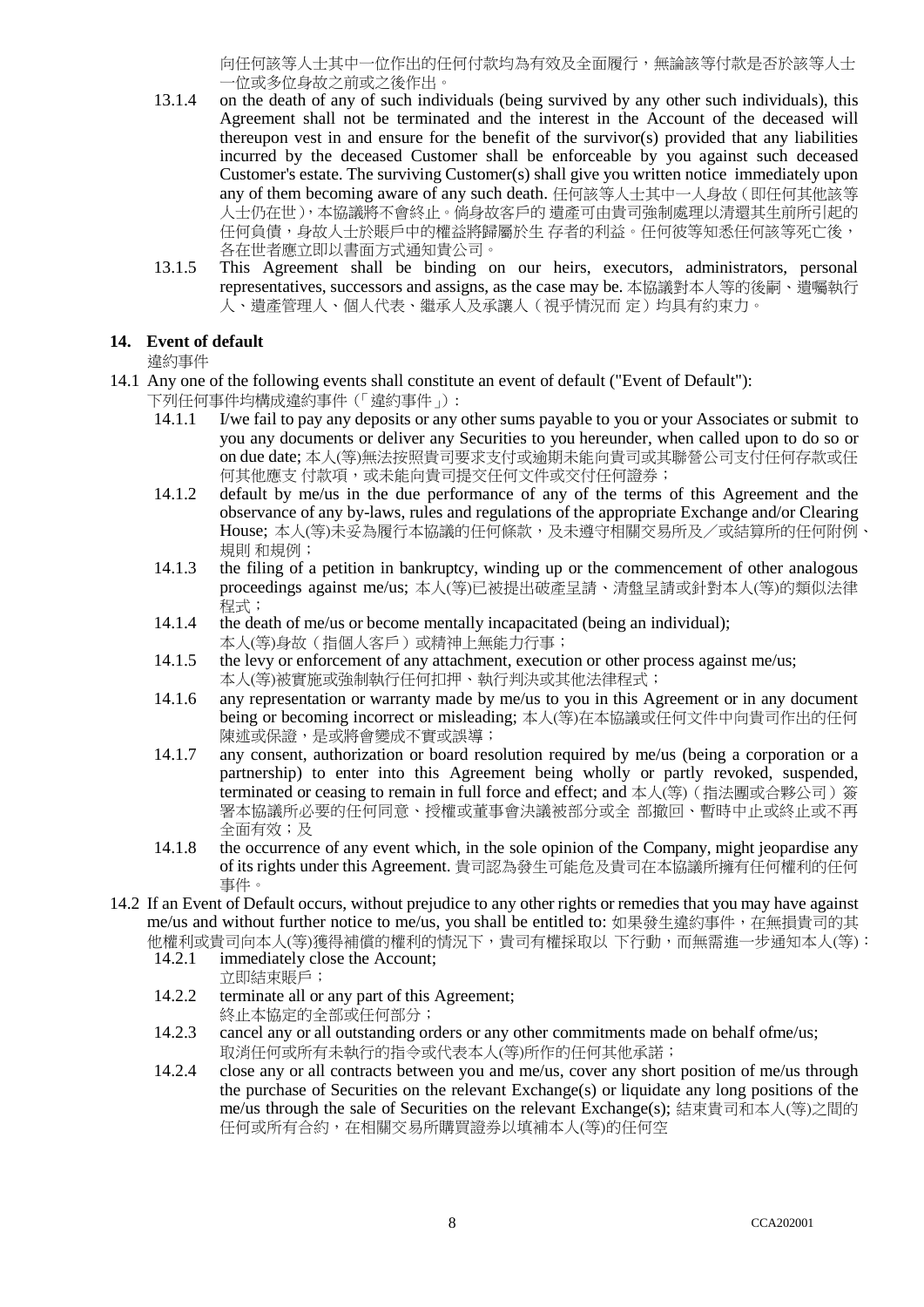倉,或在相關交易所賣出證券以結清本人(等)的任何長倉;

- 14.2.5 dispose of any or all Securities held for or on behalf of me/us and to apply the proceeds thereof and any cash deposit(s) to settle all outstanding balances owing to you or your Associates including all costs, charges, legal fees and expenses including stamp duty, commission and brokerage properly incurred by me/us in transferring or selling all or any of the Securities or properties in the Account or in perfecting title thereto; 處置為或代表本人(等)持有的任何或所 有證券,並用所得收益以及本人(等)的任何現金存款償還 拖欠貴司及其聯營公司的未付餘額, 包括貴司在轉讓或出售本人(等)賬戶內所有或任何證券或 財產,或完善其所有權時合理招致的 所有成本、費用、法律費用及開支,包括印花稅、手續費 及經紀佣金。
- 14.3 All amounts due or owing by me/us to you under this Agreement shall become immediately due and payable if an Event of Default occurs. 如果違約事件發生, 本人(等)在本協議下欠付貴司的所有款項將立 即到期,並須立刻支付。

## **15. Suitability**

適當性

15.1 If you solicit the sale of or recommend any financial product to me/us, the financial product must be reasonably suitable for me/us having regard to my/our financial situation, investment experience and investment objectives. No other provision of this Agreement or any other document you may ask me/us to sign and no statement you may ask me/us to make derogates from this clause.假如貴司向本人(等) 招攬銷 售或建議任何金融產品,該金融產品必須為貴司經考慮本人(等)的財政狀況、投資經驗和投資目標後而認 為合理地適合本人(等)的。本協議的其他條文或任何其他貴司可能要求本人(等)簽署的文件及貴司可能要求 本人(等)作出的聲明概不會減損本條款的效力。

*Note: "Financial product" means any securities, futures contracts or leveraged foreign exchange contracts as defined under the Securities and Futures Ordinance. Regarding "leveraged foreign exchange contracts", it is only applicable to those traded by persons licensed for Type 3 regulated activity.* 註:「金融產品」指《證券及期貨條例》所界定的任何證券、期貨合約或槓桿式外匯交易合約。 就「槓桿 式外匯交易合約」而言,其只適用於由獲得發牌經營第 3 類受規管活動的人所買賣的該等槓桿式外匯交易合 約。

## **16. Miscellaneous**

一般規定

- 16.1 If you fail to meet your obligations to me/us pursuant to this Agreement, I/we shall have a right to claim under the Compensation Fund established under the [Securities and Futures Ordinance], subject to the terms of the Compensation Fund from time to time. 倘貴司沒有依照本協議書的規定履行對本人(等)的責 任,本人(等)有權向根據【證券及期貨條例】成立的 賠償基金索償,惟須受賠償基金不時的條款制約。
- 16.2 I/We confirm that I/we have read and agree to the terms of this Agreement which have been explained to me/us in a language (English or Chinese) that I/we understand. 本人(等)確認本人(等)已詳閱並同意本 協議書的條款,而且該等條款已經以本人(等)明白的語言(英文或中 文)向本人(等)解釋。
- 16.3 I/we acknowledge that decision regarding the Transaction is made by me/us at my/our discretion and risk.

本人(等)承認所有交易全由本人(等)決定及由本人(等)承擔風險。

- 16.4 I/we hereby agree that upon receipt of the relevant contract notes, daily statement, execution report, and monthly statement of the Account, or other advices, such daily contract notes, statement, execution of order and monthly statement of the Account or advices shall be conclusive and binding on me/us, unless I/we object to in writing within such period of time as may be specified by you from time totime.  $\pm \lambda$ (等)在收到有關該賬戶的買賣單、日結單、執行買賣報告及月結單或其他另類方式的通知之後,倘若 本 人(等)沒有在貴司不時規定的期間之內以書面提出異議,則該日結單,執行買賣報告及月結單或另類方 式通知成為不可推翻,並對本人(等)有約束力。
- 16.5 The Authorization for Account Opening, Client Information Form, Schedules and the Agreement will form one composite agreement. 本協議書所指的開戶授權書,開戶資料表及附錄為本協議書的整體部份。
- 16.6 You will notify me/us of material changes in respect of your business which may affect the services you provide to me/us. 倘貴司的業務有重大變更,並且可能影響貴司為本人(等)提供服務,貴司將會通本人 (等)。
- 16.7 I/We agree and understand that the English version of this Agreement and the terms and conditions thereof shall prevail over the Chinese version of this Agreement and the terms and conditions thereof. 本人(等)同意及瞭解如本協議的英文版本及其條款與條件與本協議的中文版本及其條款與條件有任何歧 義,概以英文版本為准。
- 9 CCA201202 16.8 I/We acknowledge and agree that the legality, validity and enforceability of this Agreement and the provisions and Schedule of this Agreement will not be affected at whatsoever in the event of any misspelling and/or type errors. 本人(等)確認並同意本協議及其相關附表不會因任何錯別字及/或列印錯誤, 以影響其有效性和權限性的法 律約束。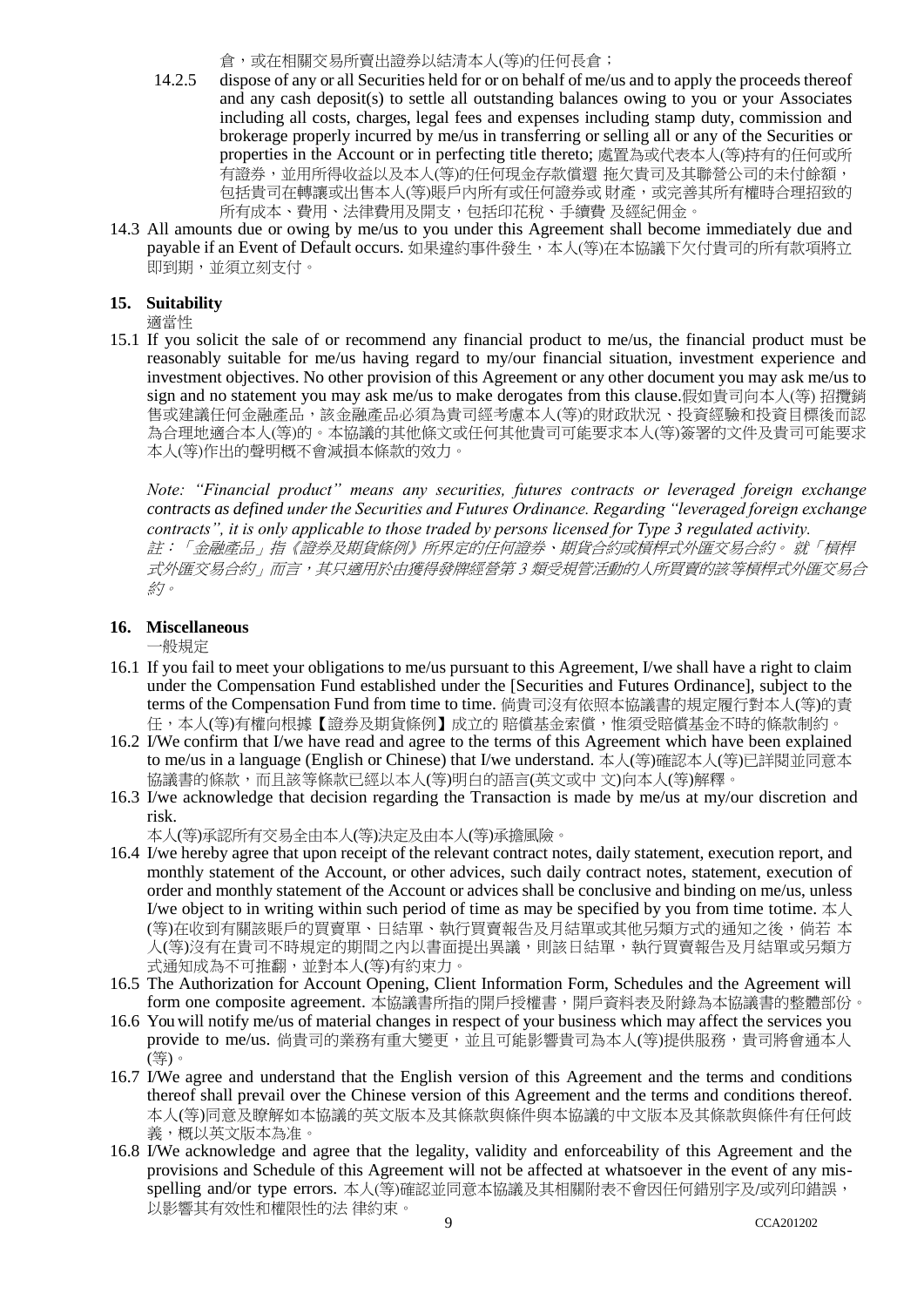# **17. Liability and Indemnity**

責任及彌償

- 17.1 Subject to clause 15, neither you nor any of your directors, officers, employees or agents shall be liable to me/us for any direct, indirect or consequential loss or damage suffered by me/us arising out of or connected with any act or omission in relation to Transaction or any matters contemplated by the Agreement unless such loss results from your fraud, gross negligence or wilful misconduct as proved. 在條款 15 的規限下, 貴司或貴司的任何董事、行政人員、僱員或代理人,均不需負責因本人(等)或涉及任何關乎本協議書範圍 內之任務的操作或疏漏操作而蒙受任何直接、間接或後果性損失或損害,除非此等損失或損害是得到證實 是上述人士之欺詐、嚴重疏忽或故意失當行為而引起者。
- 17.2 I/we undertake to keep you and your directors, officers, employees and agents indemnified against all claims, demands, actions, proceedings, damages, losses, costs and expenses incurred by you arising out of anything done or omitted pursuant to any instructions given by me/us or in relation to any Transaction or matters contemplated by the Agreement without prejudice to any lien, right to set-off or other rights which you may have. 本人(等)承擔補償貴司董事、高級人員、僱員及代理人根據本人(等)指示處理在本協 議書範圍內的交易或 任何任務而招致的所有針對貴司及上述人士的申索、訴訟、法律程式、損害賠償、 或損失、訟費及費用、 而並不影響貴司可行使的留置權、抵銷權利或其他權利。

# **18. Material Changes**

#### 重要變化

I/We hereby undertake to inform you in writing of any material changes in my/our Client Information Form.本人(等)承諾用書信通知貴司本人(等)客戶資料表的重要變化。

## **19. Personal Data (Privacy)**

個人資料**(**保密**)**

- 19.1 Whilst I/we expect you to keep confidential all matters relating to the Account, I/we hereby expressly authorize you to provide to the SFC or the Exchange or the Clearing House or any other regulatory authorities in any investigation or enquiry it is undertaking. 雖然本人(等)預期貴司將予該賬戶有關之事 情保密,本人(等)謹此明確同意如應證監會或聯交所或中央結算或監管機構之要求,貴司可向彼等提供 賬戶之詳細資料,以便協助彼等進行的調查或詢問。
- 19.2 I/We hereby declare that I/we have read the Notice on Personal Data pursuant to the Personal Data (Privacy) Ordinance referred to in Schedule I. 本人(等)在此聲明本人(等)已詳閱於附表 I, 根據個人資料 (私隱)條例發出的個人資料通告。

#### **20. Term**

有效期

The Agreement will come into effect on the date when any one of your directors signs the Agreement. The Account will not be closed unless in accordance with clause 20. 本協議書在貴司之任何一名董事簽署之日 期起開始生效、有效期持續至該賬戶按照條款 20 之規定被終止。

#### **21. Termination**

終止

21.1 The Account may be closed by you or by me/us at any time and for any reason forthwith upon written notice being given to the other party in accordance with clause 21 hereunder provided that all acts performed by you in accordance with my/our instructions prior to either party receiving written notice of such termination shall be valid and binding onme/us.

不論任何原因,任何一方一旦遵照條款 21 之規定向對方發出書面通知,賬戶即時結束。惟所有貴司在任 何一方收到此書面結束通知前已依據本人(等)之指示而執行之任務,仍然有效及對本人(等)有約束力。

21.2 Upon termination all moneys owing from me/us to you shall immediately become due and payable and subject to payment of all such moneys, you are Authorized to deliver as soon as reasonably practicable any securities held in your or your agent's or nominee's name to me/us. 一旦本協議書終止,所有本人(等) 欠負的債項即時變為到期應付。在繳清此等債項後,貴司獲授權在合理 切實可執行範圍內,盡速將該賬 戶內以貴司(或其代理人或代名人)名義持有之證券,交付本人(等)。

#### **22. Notices**

通告

10 CCA201202 22.1 All notices, demands and other communications and documents required to be given by you to me/us or by me/us to you in relation to the Account or connected therewith may be given by letter, telex, facsimile transmission, e-mail or telephone to the address or appropriate numbers. 所有涉及或與該賬戶有關而須 由貴司發給本人(等)或本人(等)之通知書、追索書及其他傳訊及文件,均可 以用書信、專用電報、圖文 傳真、電郵或電話方式發送到該位址或適用號碼。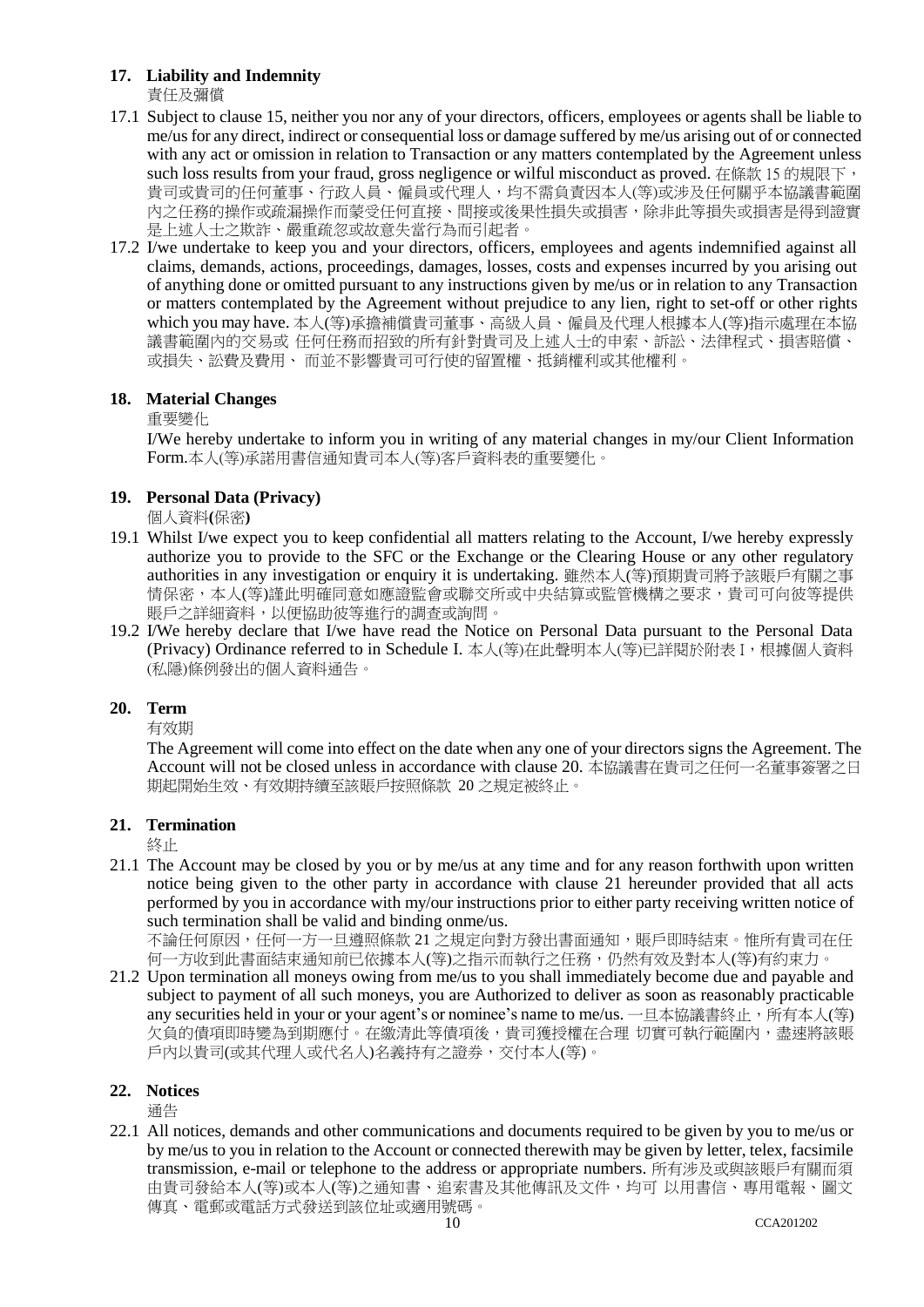- 22.2 All notices, demands, communications and documents so sent by you to me/us shall be deemed to have been received by me/us and in case of telephone call when telephoned or message is left with a person who answered the telephone call at the correct telephone number stated; and, in case by letter sent locally the day following the day deposited in the mail or sent by airmail overseas 72 hours after despatch and in case of telex or facsimile message or e-mail when the same is despatched. 所有以上述形式發出給本人 (等)之通知書、追索書、通訊及文件,如屬使用電話通訊,則電話被接聽或留 言予代接聽人,應被視為 收到;如屬本地郵件,應被視為在交付郵遞後之翌日收到;如屬海外郵遞,則在 發送後七十二小時後收 到;如屬專用電報、圖文傳真或電郵,則在發送時收到。
- 22.3 All notices, demands and other communications and documents sent by me/us to you shall not be effective until the same are actually received by you. 所有由本人(等)發出的通知書、追索書及其他傳訊 及文件,由貴司實際接收到始生效。

#### **23. Amendments**

修改

- 23.1 You shall be entitled to make such amendments, additions, deletions or variations to the Agreement, as you consider necessary, and such amendments, additions, deletions, or variations shall take effect when such notice thereof is despatched to me/us. 貴司有權對本協議書作出認為必須的修改、增補、刪除或變 更。而此等修改、增補、刪除或變更由該通知 發送給本人(等)起生效。
- 23.2 No amendment made by you to the Agreement or by me/us to you in relation to the information supplied to you in the Authorization for Account Opening, herewith, such as Client Information Form, and the Schedules thereto will affect any outstanding order or Transaction or any legal rights or obligations which may have arisen prior thereto. 貴司對本協議書之條款所作之修改,及本人(等)向貴司提供的關於本協議 書之資料的修改,例如,客戶資 料表,均不影響任何修改前未完成之指示或買賣或已產生的法定權利或 責任。

#### **24. Severability**

局限應用

Any term, stipulation, provision, or undertaking in the Agreement which is illegal, void, prohibited or unenforceable in any jurisdiction shall be ineffective only to the extent of such illegality, voidness, prohibition or unenforceability without invalidating the remaining hereof, and any such illegality, voidness, prohibition or unenforceability in any jurisdiction shall not invalidate or render illegal, void or unenforceable any such term, condition, stipulation, provision, covenant or undertaking in any other jurisdiction. 本合約中之條款、規定、條文、承擔,有對某一裁判權而言,為非法、無效、禁止實施或不 能實施者,則 在此等非法、無效、禁止實施或不能實施,祇局限於該裁判權範圍内,本合約之其他餘下 者仍然有效。再 且,上述情況不會導致此等條款、規定、條文、承擔等在另一裁判權範圍內非法、無效、 禁止實施或不能 實施。

#### **25. Assignment**

轉讓

- 25.1 The benefit and burden of the Agreement is personal to me/us and shall not be capable of assignment by me/us without your consent. 本協議書範圍內之權益及責任,祇屬於本人(等)本身的權益及責任,未經貴 司同意,本人(等)不得將其轉 讓予他人。
- 25.2 We agree that you may transfer your rights and obligations under the Agreement without my/our consent. 本人(等)同意可轉讓貴司在本協議書下的權利和義務而不須取得本人(等)的同意。

#### **26. Risk Disclosure**

風險披露

I/We confirm that I/we have been fully explained to the Risk Disclosure Statements annexed as Schedule II, in a language understood by me/us, the contents of such statements and has invited me/us to read such statements, ask questions and take independent advice. 本人(等)確認,已按照本人(等)所通曉的語言 充分解釋附表 II 所載列的風險披露聲明內容,並已邀請本人(等) 閱讀該聲明、提出問題及徵求獨立的意見。

## **27. Interpretation**

釋義

In this Agreement unless the context otherwise requires: 本合約中,除文意另有所指外:

(1) The expression "I/we" or "me/us" or "my/our" wherever used shall in the case where the undersigned is an individual(s) include the undersigned and his executors and administrators where the undersigned are several individuals, include the several individuals and their respective executors and administrators and in the case where the undersigned is a soleproprietorship firm include the sole proprietor and his executors and administrators and his or their successors in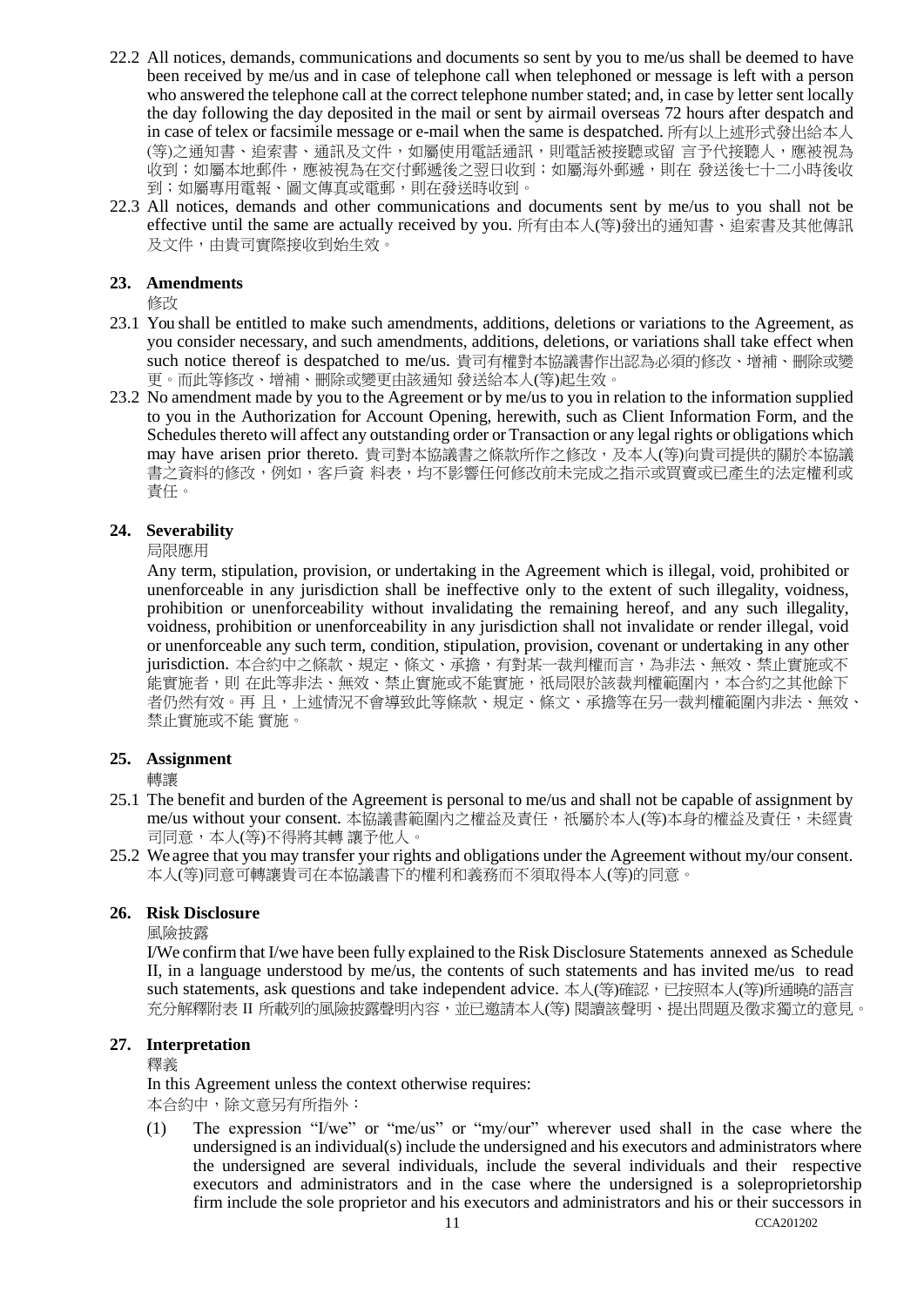the business and in the case of a partnership firm include the partners who are the partners of the firm at the time of this Agreement and their respective executors and administrators and any other person or persons who shall at any time hereafter be or have been a partner of and in the firm and his or their respective executors and administrators and the successors to such partnership business and where the undersigned is a company include such company and its successors and assigns. "本 人(等)"一詞,若指本協定簽署人是個人者,則包括其本人、其遺囑執行人及遺產管理人;若指 眾 人,則包括眾人及各自之遺囑執行人及遺產管理人;若指獨資經營商號,則包括該商號主人、其 遺囑執行人及遺產管理人、其生意繼承人;若指合夥機構,則包括現時之各合夥人、各自之遺囑執 行人及遺產管理人,尚有今後成為合夥人之其他人士及其遺囑執行人及遺產管理人,以及此等合夥 生意之繼承人;若指有限公司,包括有限公司之繼承人及受讓人。

- (2) "Securities" means all kinds of instruments commonly known as securities including, but not limited to, stocks, shares (listed or otherwise), warrants, debentures, unit trusts, mutual funds, bonds or notes of, or issued by, any body, whether incorporated or unincorporated, or of any government or local government authority, as you may at your absolute discretion from time to time offer to deal in. "證券"指各類普遍認為是證券的工具,包括但不限於股份、股票(上市及非上 市者),認股權證、債 票、信託基金、互惠單位基金、債券或票據由註冊團體、非註冊團體或政府 或當地政府發行,由貴 司可不時提供來交易者。
- (3) Where the undersigned consists of more than one individual or where the undersigned is a firm consisting of two or more individuals, the agreements by and the liabilities of the undersigned hereunder shall be joint and several of such individuals. 若本合約簽署人由兩名或以上之個人組成, 或為一間由兩名或以上人士開設之商號,則本合約涉及 本合約簽署人之責任,須由此等人士個別及 共同承擔責任。
- (4) Words importing the singular number shall include the plural number and vice versa and words importing the masculine gender shall include the feminine gender and the neuter gender. 凡表示單 數之字眼包括複數含義,反之亦然;凡表示陽性之字眼亦包括陰性及中性含義。
- (5) Words importing persons shall include limited company (including local andforeign). 字義上所指的"人"(若適用)亦包括有限公司(本港者或海外者)。

#### **28. Law**

法律

This Agreement is governed and construed in accordance with the laws of Hong Kong Special Administrative Region and the parties hereby irrevocably submit themselves to the jurisdiction of the Hong Kong Special Administrative Region. 本協議書受香港特別行政區法律管轄及以其作解釋, 而雙方 不得撤銷接受香港特別行政區法院的司法管 轄。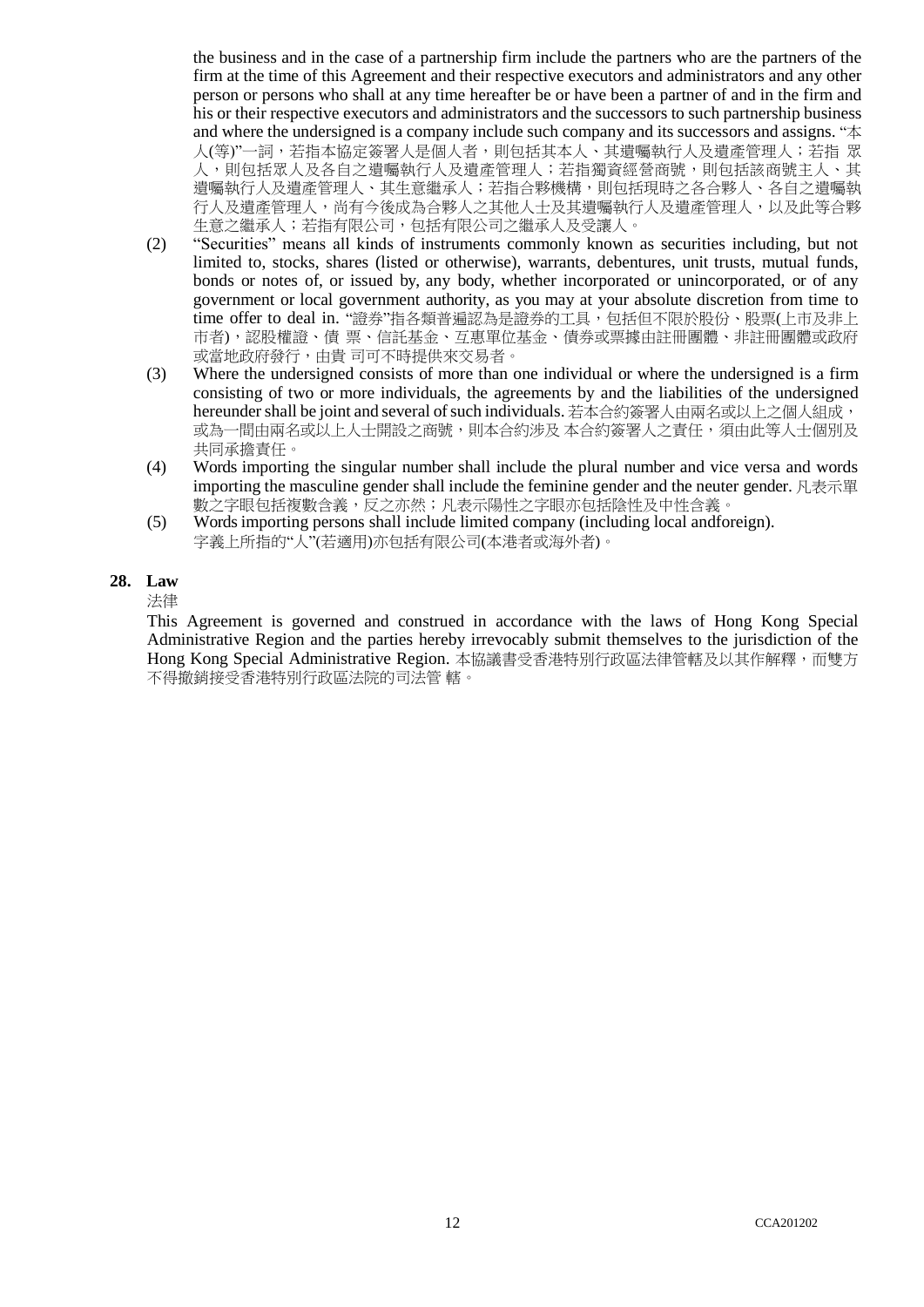# **NOTICE ON PERSONALDATA**

個 人 資 料 告示

This notice is given pursuant to the Personal Data (Privacy) Ordinance (Cap. 486 of the Laws of Hong Kong) ("Ordinance") in relation to the supply of client's personal data to SOOCHOW SECURITIES INTERNATIONAL BROKERAGE LIMITED ("the company") for the opening or maintaining of client account(s) ("the Account") for securities trading and related services with the Company. 此告示是依照香港法 例第 486 章個人資料(私隱)條例("條例")作出的。它是關於客戶在東吳證券國際經紀有限公司("本公司")開 立或持續操作賬戶("賬戶")以作證券買賣及有關服務時向本公司提供個人資料的告示。

#### **1. Purposes ofCollection**

收集目的

The personal data provided by client to the Company and in any documentation which comes into existence as a result of client's opening or maintaining of the Account with the Company, will be used by the Company for the following purposes: 客戶因在本公司開設或持續操作賬戶而向本公司及在任何文件 所提供的個人資料將被本公司作為下列用 途:

- (a) activities relating to the processing of client's application to open and maintain the Account, including but not limited to conducting credit reporting through credit report agencies both in Hong Kong Special Administrative Region ("HKSAR") and overseas, or the processing of client's application for grant of credit or margin facilities by the Company or the maintaining and the review of such credit or margin facilities (if applicable); 與處理客戶申請開設及持續操作賬戶有關事宜,包 括但不限於透過本港及海外的信貸報告或處理客 戶向本公司申請給予信貸或「孖展」安排(如適用):
- (b) activities relating to purchasing, selling, investing, exchanging, acquiring, holding, disposing of and generally dealing in and with all kinds of securities on behalf of client; 代購買、出售、投資、交易、 收購、保管、處置及辦理各種證券等有關事宜;
- (c) designing further products and Service or marketing a Group product to the client; 設計更多產品和服務或向客戶推銷集團的產品;
- (d) transfer of such data to any place outside Hong Kong; 將該等資料轉移至香港境外任何地方;
- (e) comparison with the Customer's personal data (irrespective of the purposes and sources for which such data were collected, and whether collected by a User or any other person) for the purpose of: 與客戶的個人等資料作出比較(而無須考慮資料來源及收集資料的目的,亦無須考慮該資料是否從資 料使用者或其他人士中取得)以便:
	- i) credit checking; 信貸查核;
	- ii) data verification; and/or 核實資料;及/或
	- iii) otherwise producing or verifying data which may be used for the purpose of taking such action that a User or any other person may consider appropriate (including action that may relate to the rights, obligations or interest of the Customer or any other person); 提供或核實可能需要的 資料,以便進行資料使用者或其他人士認為適合的行動 (包括與客戶或 其他人士權利、義務或 權益有關行動);
- (f) providing on the terms of any other agreements and services relating to the client; 按任何其他協定或服務條款而提供的客戶個人資料;
- (g) any purpose relating to or in connection with compliance with any law, regulation, court order or order of any regulatory body; 因為需要遵守任何法律、規則、法院指令或任何監管機構的指令;
- (h) any other purpose relating to the execution of the client 's Instructions or in connection with the business or dealings of the Group. 任何有關執行客戶指示或涉及集團的業務或交易。

#### **2. User**

#### 資料使用者

All personal data concerning the Client (whether provided by the Client or any other person, and whether provided before or after the date the Client receives the Client's Agreement containing this information) may be used by any of the following companies or persons (each, a "User"):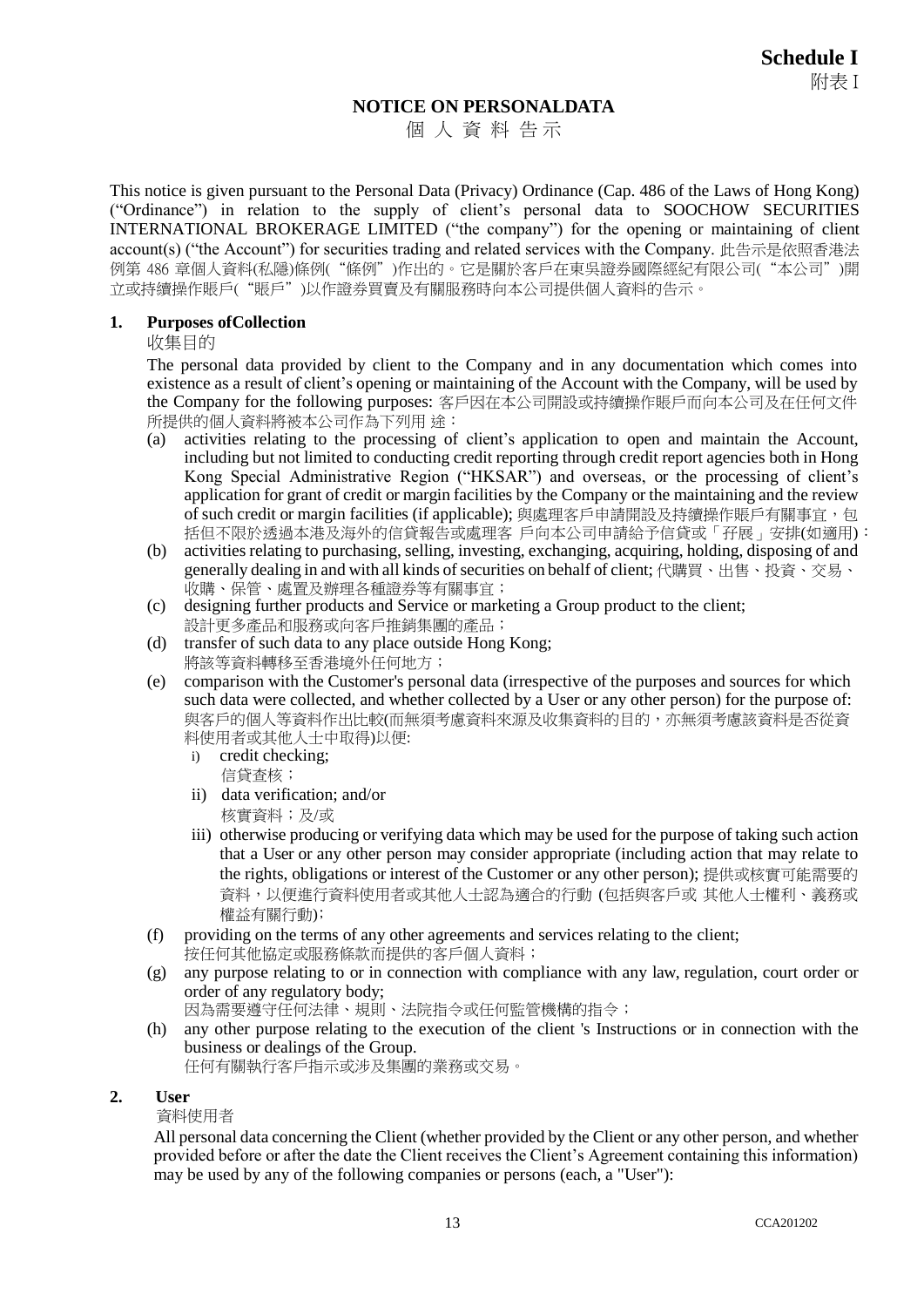有關客戶的所有個人資料(無論由客戶或其他人士提供,亦無論客戶是否收到載有本資料的客戶協定前 或後予以提供)均可由下列任何公司或人士(各稱為「資料使用者」)使用:

- (a) SOOCHOW SECURITIES INTERNATIONAL BROKERAGE LIMITED and/or any of its Associates (the "Group");
	- 東吳證券國際經紀有限公司及/或其他任何聯營公司(「集團」);
- (b) any director, officer or employee of the Group; 集團任何董事、高級職員或僱員;
- (c) any person (such as lawyers, advisers, nominee, custodian etc.) authorized by the Group when carrying out the Customer Instructions and the business of the Group; 集團於執行客戶指示及經營集 團業務時而授權的任何人士(例如律師、 顧問、代理人、託管人等);
- (d) any actual or proposed assignee of any rights and obligations of the Group in relation to the Client, and

任何作為或被提名為集團對客戶所能行使權行或義務的受讓人;及

(e) any governmental, regulatory or other bodies or institutions, whether as required by law or regulations applicable to any member of the Group. 任何政府或監管機構或其他團體或機構,無論 是否根據適用於本集團屬下任何成員的法律或規例。

# **3. The Obligation to provide personal data**

提供個人資料的責任

- 3.1 It is obligatory for client to supply the personal data as required by the Company. If client fails to supply the required personal data, the Company may refuse to open or maintain the Account or may refuse to provide services to client. 客戶有責任向本公司提供所需的個人資料。如客戶未有提供所需個人資料,本 公司可拒絕為客戶開設或持 續操作賬戶或提供有關的服務。
- 3.2 When providing any personal data to the Company, please ensure that the data is accurate having regard to client's obligations under the Ordinance. 鑒於客戶在條例下的責任,當向本公司提供個人資料時,客 戶須確認所提供的資料正確。

## **4. Disclosure of Information**

資料的披露

- 4.1 The Company may, as it deems necessary, disclose to its agents or nominees, associates, individuals or corporations dealing with securities, futures and options trading, clearing, custody, settlement and/or nominee services, the Company's auditors, SFC, the Exchange and/or any other exchange, governmental or regulatory authority in any jurisdiction such information as it requires to operate client's account or execute client's orders relating to the activities described in 1(b) above. 本公司如認為有需要,可向處理 證券、期貨及期權買賣、清算、託管、交收及/或代名人服務的代理人或代名、連絡人、個人或法團、本公 司的核數師、證監會、聯交所及/或任何其他司法管轄區的交易所、政府或監管機構披露客戶開設賬戶的資 料以運作客戶賬戶或執行上述 1(b)所提及的事宜。
- 4.2 In compliance with any statute and subsidiary legislation which are enacted and effective in HKSAR or any other jurisdiction relating to securities business and transactions and also in compliance with the codes, guidelines, rules and regulations of SFC, the Exchange, the Clearing House, and/or any other exchange, governmental or regulatory authority in any jurisdiction, the personal data provided by client may be disclosed to the Exchange, the Clearing House, SFC and any exchange, governmental or regulatory authority in any jurisdiction. 為符合本港或任何其他司法管轄區所制定有關證券交易的條例及 附屬規例,證監會、聯交所、中央結算及/或任何其他司法管轄區的交易所、政府或監管機構的守則、指引 以及規章制度,客戶所提供的個人資料,本公司可向聯交所、中央結算、證監會及/或任何其他司法管轄區 的交易所、政府或監管機構披露。

# **5. Access to Personal Data**

查閱個人資料

In accordance with the terms of the Ordinance, client may request access to the personal data supplied by client and may request the Company to correct any inaccurate data. The Company shall be entitled to charge a reasonable fee for processing of any data access request. 根據條例的規定,客戶可向本公司要求 查閱及更改不正確的個人資料。本公司有權向客戶收取合理費用以 便處理有關要求。

## **6. Enquiries**

查詢

Enquiries concerning the personal data provided by client to the Company, including the request for access and corrections should be addressed to the Responsible Officer of SOOCHOW SECURITIES INTERNATIONAL BROKERAGE LIMITED at Level 17, Three Pacific Place, 1 Queen's Road East, Hong Kong. 如客戶對向本公司提供的個人資料有任何疑問,包括查閱及改正該等個人資料,可致函東吳證券國 際經紀有限公司責任董事,地址香港皇后大道東 1 號太古廣場 3 座 17 樓。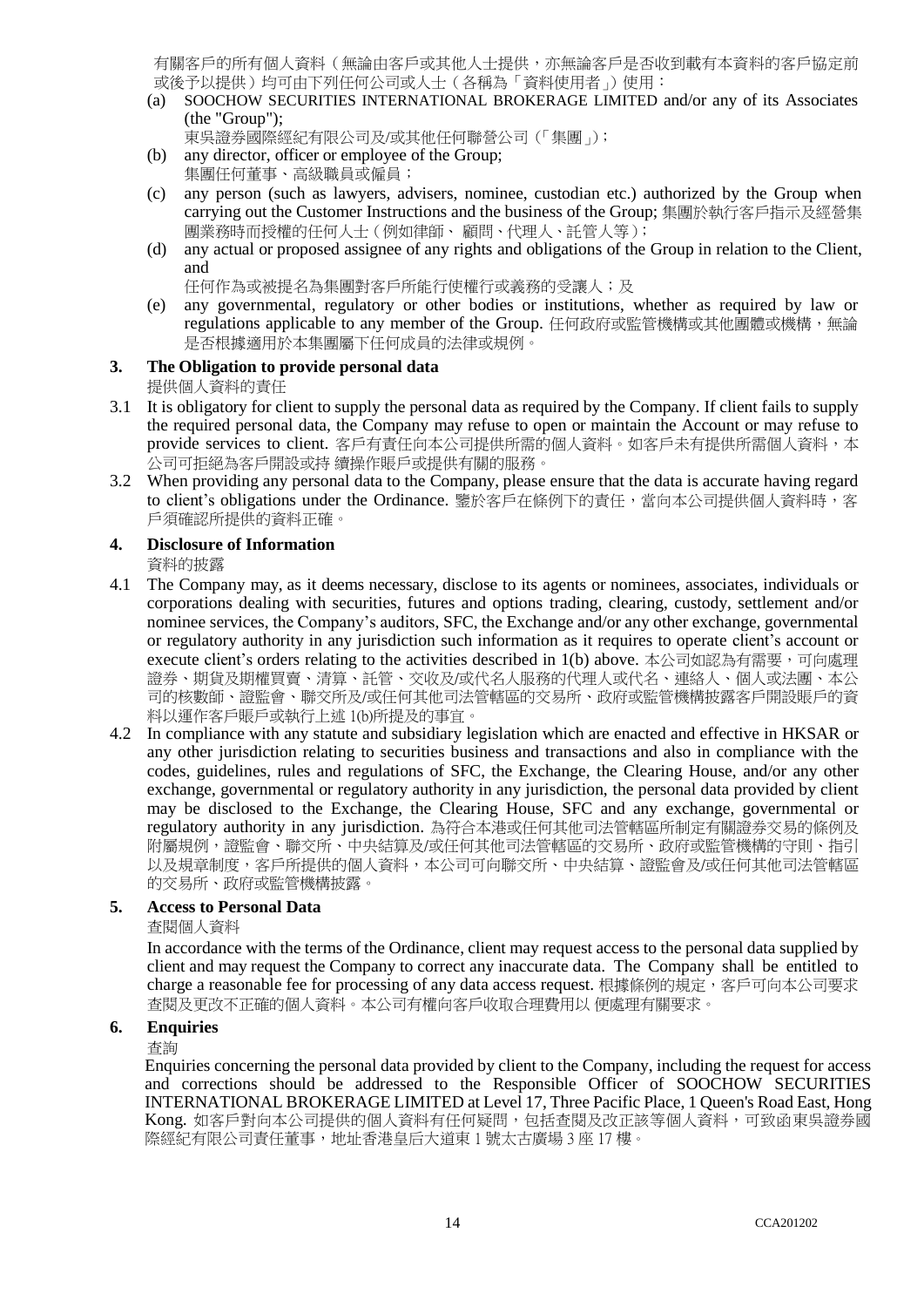## **RISK DISCLOSURE STATEMENT** 風險披露聲明

# **1 RISK OF SECURITIES TRADING** 證券交易的風險

The prices of securities fluctuate, sometimes dramatically. The price of a security may move up or down, and may become valueless. It is as likely that losses will be incurred rather than profit made as a result of buying and selling securities. 證券價格有時可能會非常波動。證券價格可升可跌,甚至變成毫無價值。買賣證券未必一定能夠 賺取利潤, 反而可能會招致損失。

# **2 RISK OF TRADING GROWTH ENTERPRISE MARKET STOCKS** 買賣創業板股份的風險

Growth Enterprise Market (GEM) stocks involve a high investment risk. In particular, companies may list on GEM with neither a track record of profitability nor any obligation to forecast future profitability. GEM stocks may be very volatile and illiquid. 創業板股份涉及很高的投資風險。尤其是該等公司可在無需具備盈利往績及無需 預測未來盈利的情況下在 創業板上市。創業板股份可能非常波動及流通性很低。

You should make the decision to invest only after due and careful consideration. The greater risk profile and other characteristics of GEM mean that it is a market more suited to professional and other sophisticated investors.你只 應在審慎及仔細考慮後,才作出有關的投資決定。創業板市場的較高風險性質及其他特點,意味著這個市 場較適合專業及其他熟悉投資技巧的投資者。

Current information on GEM stocks may only be found on the internet website operated by The Stock Exchange of Hong Kong Limited. GEM Companies are usually not required to issue paid announcements in gazetted newspapers. 現時有關創業板股份的資料只可以在香港聯合交易所有限公司所操作的互聯網網站上找到。創 業板上市公 司一般毋須在憲報指定的報章刊登付費公告。

You should seek independent professional advice if you are uncertain of or have not understood any aspect of this risk disclosure statement or the nature and risks involved in trading of GEM stocks. 假如你對本風險披露聲明的 內容或創業板市場的性質及的制業板買賣的股份所涉 風險有不明白之處,應尋求 獨立的專業意見。

# **3 RISK OF TRADING DERIVATIVE PRODUCTS** 買賣衍生產品風險

Trading in Derivative Products (including but not limited to derivative warrants, callable bull/bear contracts, equitylinked instruments and other products with embedded derivatives) involves risks. Do not invest in them unless you fully understand and are willing to assume the risks associated with them. 買賣衍生產品(包括但不限於衍生權 證、可贖回牛熊證、股票掛鉤工具及其他嵌有衍生工具的產品)涉及風 險。除非你完全瞭解及願意承擔所 涉風險,否則切勿投資該類衍生產品。

In respect of each issue of the derivative warrants, callable bull/bear contracts and equity-linked instruments, you should carefully review and understand the terms and conditions of the Derivative Products, together with the financial and other information of the issuer, as set out in the base listing document (including any addendum), and the relevant supplemental listingdocument.就各項衍生權證、可贖回牛熊證或股票掛鉤工具發行而言,你應仔 細審閱及明白載於基本上市文件(包括 任何增編)及相關補充上市文件的條款及條件,及發行人的財務和其 他資料。

You should also ensure that you understand the nature and risks of the derivative warrants, callable bull/bear contracts and equity-linked instruments, and should where applicable, consult your own legal, tax, accounting, financial and other professional advisers to ensure that any decision to invest in the Derivative Products are suitable with regard to your specific circumstances and financial position.你亦應確保明白衍生權證、可贖回牛熊證或股 票掛鉤工具的性質及風險,並應(如適用)諮詢閣下的法律、稅務、會計、財務及其他專業顧問,以確保投 資於該類衍生產品的任何決定對閣下的具體情況及財務狀況 為合適。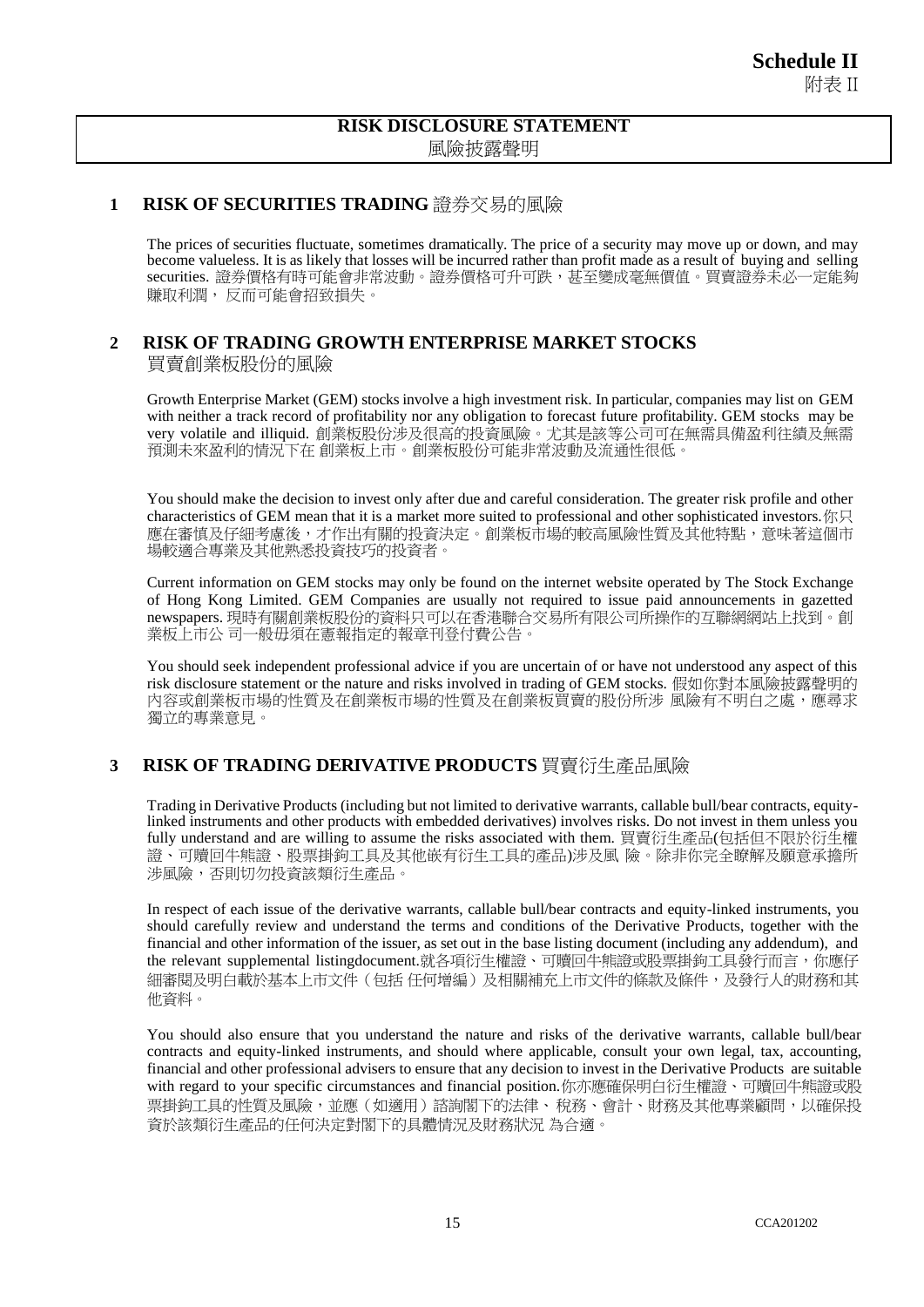#### 3.1 **Risks Associated with Derivative Products** 衍生產品的相關風險

#### Issuer default risk 發行商失責風險

In the event that a derivative product issuer becomes insolvent and defaults on their listed securities, you will be considered as unsecured creditors and will have no preferential claims to any assets held by the issuer. You should therefore pay close attention to the financial strength and credit worthiness of derivative product issuers. 若衍生產品發行商破產而未能履行其對所發行證券的責任,你只被視為無抵押債權人,對發行商任何 資產均無優先索償權。因此,你須特別留意衍生產品發行商的財力及信用。

#### Uncollateralized product risk 非抵押產品風

Uncollateralized derivative products are not asset backed. In the event of issuer bankruptcy, you can lose your entire investment. You should read the listing documents to determine if a product is uncollateralized. 非抵押 衍生產品並沒有資產擔保。若發行商破產,你可以損失其全數投資。要確定產品是否非抵押, 你必須 細閱上市文件。

#### Gearing risk 槓桿風險

Derivative products such as derivative warrants and callable bull/bear contracts (CBBCs) are leveraged and can change in value rapidly according to the gearing ratio relative to the underlying assets. You should be aware that the value of a derivative product may fall to zero resulting in a total loss of the initial investment.衍生產 品如衍生權證及牛熊證均是杠杆產品,其價值可按相對相關資產的杠杆比率而快速改變。你須留意, 衍生產品的價值可以跌至零,屆時當初投資的資金將會盡失。

#### Expiry considerations 有效期的考慮

Derivative products have an expiry date after which the issue may become worthless. You should be aware of the expiry time horizon and choose a product with an appropriate lifespan for your trading strategy. 衍生產品 設有到期日,到期後的產品可變為亳無價值。你須留意產品的到期時間,確保所選產品尚餘 的有效期 能配合你的交易策略。

#### Extraordinary price movements 特殊價格移動

The price of a derivative product may not match its theoretical price due to outside influences such as market supply and demand factors. As a result, actual traded prices can be higher or lower than the theoretical price. 衍生產品的價格或會因為外來因素(如市場供求)而有別於其理論價,因此實際成交價可以高過亦可以 低過理論價。

#### Foreign exchange risk 外匯風險

You trading derivative products with underlying assets not denominated in Hong Kong dollars are also exposed to exchange rate risk. Currency rate fluctuations can adversely affect the underlying asset value, also affecting the derivative product price. 若你所買賣的衍生產品的相關資產並非以港幣為單位,將尚要面對外匯風險。 貨幣兌換率的波動可對 相關資產的價值造成負面影響,連帶影響衍生產品的價格。

#### Liquidity risk 流通量風險

The Exchange requires all derivative product issuers to appoint a liquidity provider for each individual issue. The role of liquidity providers is to provide two way quotes to facilitate trading of their products. In the event that a liquidity provider defaults or ceases to fulfill its role, you may not be able to buy or sell the product until a new liquidity provider has been assigned.聯交所規定所有衍生產品發行商要為每一隻個別產品委任一名 流通量提供者。流通量提供者的職責在 為產品提供兩邊開盤方便買賣。如有流通量提供者失責或停止 履行職責,你或不能進行買賣,直至有 新的流通量提供者被委任。

#### 3.2 **Additional Risks Involved in Trading Derivative Warrants** 買賣衍生權證的額外風險

#### Time decay risk 時間損耗風險

All things being equal, the value of a derivative warrant will decay over time as it approaches its expiry date. Derivative warrants should therefore not be viewed as long term investments. 假若其他情況不變,衍生權 證愈接近到期日,價值會愈低,因此不能視為長線投資。

#### Volatility risk 波幅風險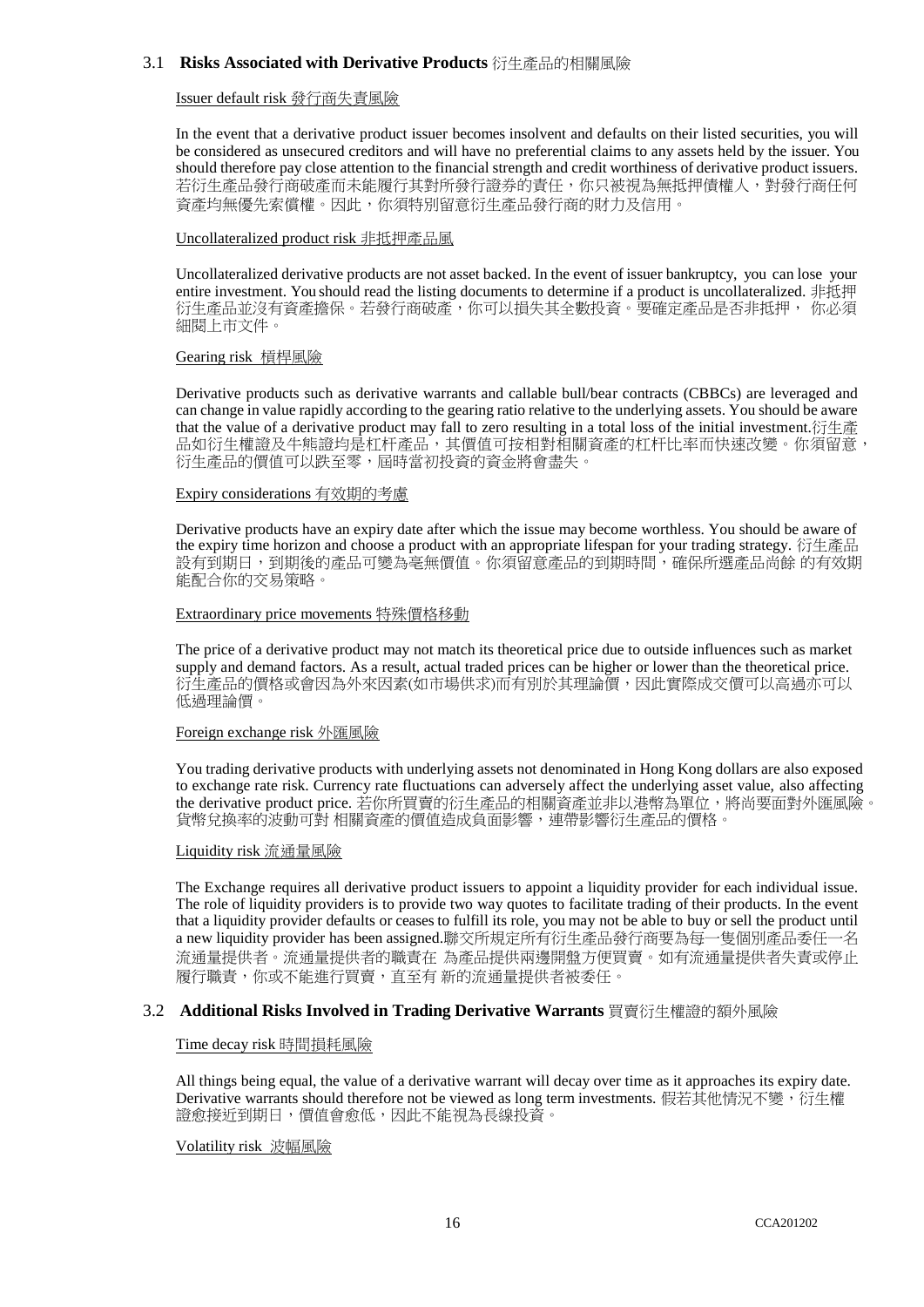Prices of derivative warrants can increase or decrease in line with the implied volatility of underlying asset price. You should be aware of the underlying asset volatility. 衍生權證的價格可隨相關資產價格的引申波 幅而升跌,你必須注意相關資產的波幅。

#### **3.3 Additional Risks Involved in Trading Callable Bull/Bear Contracts (CBBCs)**

買賣牛熊證的額外風險

Mandatory call risk 強制收回風險

You trading CBBCs should be aware of their intraday "knockout" or mandatory call feature. A CBBC will cease trading when the underlying asset value equals the mandatory call price / level as stated in the listing documents. You will only be entitled to the residual value of the terminated CBBC as calculated by the product issuer in accordance with the listing documents. You should also note that the residual value can be zero. 你買賣牛熊證,必須留意牛熊證可以即日「取消」或強制收回的特色。若牛熊證的相關資產值等同上 市文件所述的強制收回價/水準,牛熊證即停止買賣。屆時,你只能收回已停止買賣的牛熊證由產品發 行商按上市文件所述計算出來的剩餘價值 (注意:剩餘價值可以是零)。

Funding costs 融資成本

The issue price of a CBBC includes funding costs. Funding costs are gradually reduced over time as the CBBC moves towards expiry. The longer the duration of the CBBC, the higher the total funding costs. In the event that a CBBC is called, you will lose the funding costs for the entire lifespan of the CBBC. The formula for calculating the funding costs are stated in the listing documents. 牛熊證的發行價已包括融資成本。融資成本會隨牛熊 證接近到期日而逐漸減少。牛熊證的年期愈長, 總融資成本愈高。若一天牛熊證被收回, 你將損失牛 熊證整個有效期的融資成本。融資成本的計算程 式載於牛熊證的上市文件。

#### **3.4 Risks Associated with Equity Linked Instruments**

股票掛鉤票據的相關風險

Exposure to equity market - You are exposed to price movements in the underlying security and the stock market, the impact of dividends and corporate actions and counterparty risks. You must also be prepared to accept the risk of receiving the underlying shares or a payment less than their original investment. 承受股本 市場風險 – 你需承受正股及股票市場價格波動的風險、派息及公司行動之影響及對手風 險,並要有 心理準備在票據到期時可能會收到股票或只收到比投資額為少的款項。

Possibilities of losing investment – You may lose part or all of their investment if the price of the underlying security moves against their investment view. 賠本可能 - 如正股價格變動與你事前看法背馳, 即可能要蝕掉部分甚至全部本金。

Price adjustment - You should note that any dividend payment on the underlying security may affect its price and the payback of the ELI at expiry due to ex-dividend pricing. Investors should also note that issuers may make adjustments to the ELI due to corporate actions on the underlying security.價格調整 – 你應注意,正 股因派息而出現的除息定價或會影響正股的價格,以致連帶影響股票掛鉤票據到期的償付情況。你亦 應注意,發行人可能會由於正股的公司行動而對票據作出調整。

Interest rates - While most ELI offer a yield that is potentially higher than the interest on fixed deposits and traditional bonds, the return on investment is limited to the potential yield of the ELI.利息 – 股票掛鉤票據的 孳息大都較傳統債券及定期存款提供的利息為高,但投資回報只限於票據可 得的孳息。

Potential yield – You should consult their brokers on fees and charges related to the purchase and sale of ELI and payment / delivery at expiry. The potential yields disseminated by HKEx have not taken fees and charges into consideration.准孳息計算 – 你應向經紀查詢買賣股票掛鉤票據以及票據到期時因收到款項或正股 而涉及的費用。 香港交易所發佈的准孳息數字並無將這些費用計算在內。

# 4 **RISK OF TRADING EXCHANGE TRADED FUNDS (ETFs)** 買賣交易所買賣基金風險

Trading in Exchange Traded Funds (ETFs) involves risks. It is important that you understand and critically assess the implications arising due to different ETF structures. You should understand the nature and risks before trading in ETFs. 買賣交易所買賣基金涉及風險。你是否瞭解並能審慎評估不同的交易所買賣基金結構及特色會有 何影響極 為重要。買賣交易所買賣基金前,你應清楚明白其性質及風險。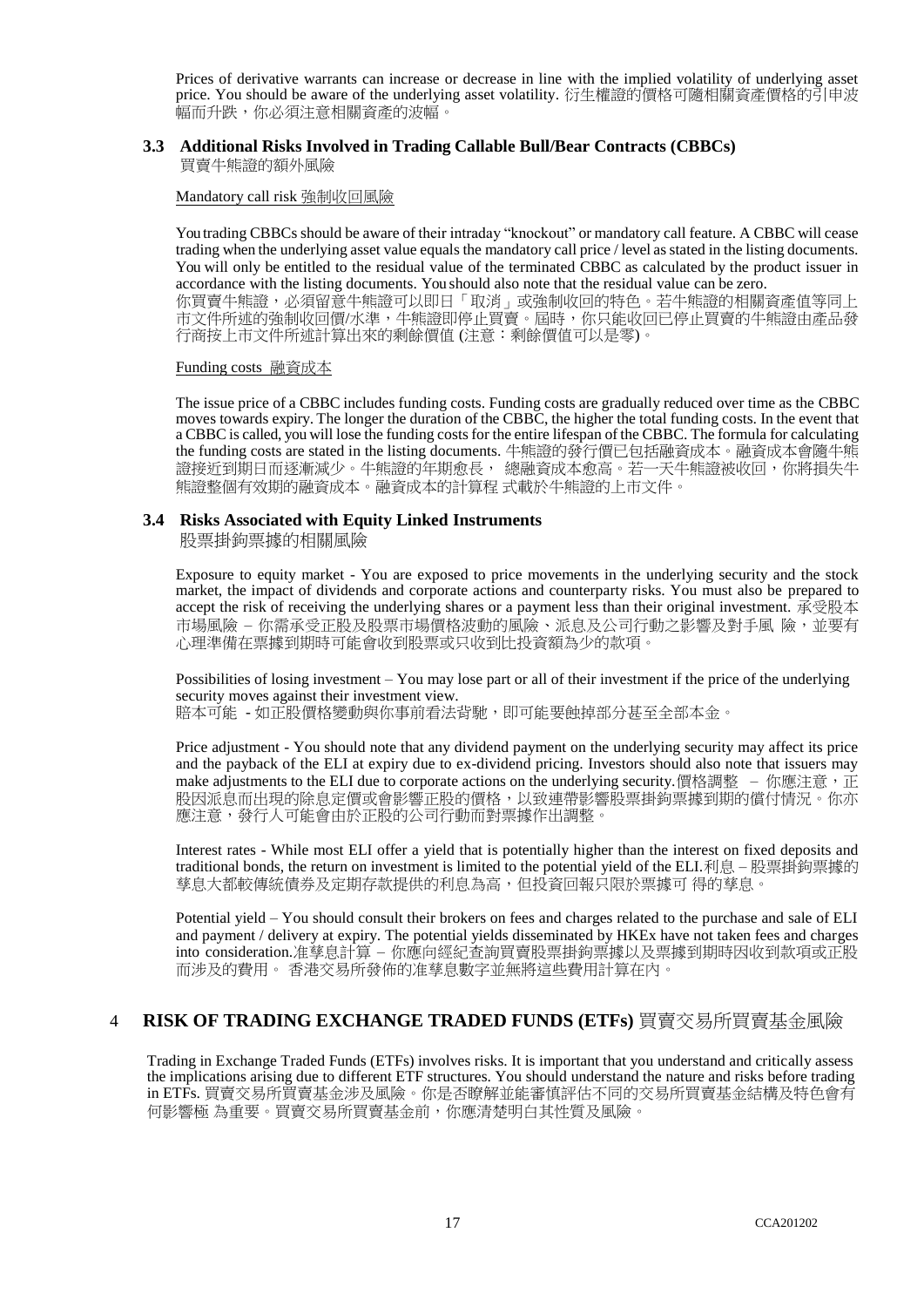You should carefully review and understand the terms and conditions of the ETFs, together with the financial statements and other information set out in the offering document, and should where applicable, consult your own legal, tax, accounting, financial and other professional advisers to ensure that any decision to invest in the ETFs are suitable with regard to your specific circumstances and financial position.你應仔細審閱及明白載於交易所買賣 基金銷售文件的條款及條件,及其財務報表和其他資料。並應(如適 用)諮詢你的法律、稅務、會計、財 務及其他專業顧問,以確保投資於該類交易所買賣基金的任何決定對 閣下的具體情況及財務狀況為合適。

#### 4.1 **Risks Associated with Exchange Traded Funds (ETFs)** 交易所買賣基金的相關風險

#### Market risk 市場風險

ETFs are typically designed to track the performance of certain indices, market sectors, or groups of assets such as stocks, bonds, or commodities. ETF managers may use different strategies to achieve this goal, but in general they do not have the discretion to take defensive positions in declining markets. You must be prepared to bear the risk of loss and volatility associated with the underlying index/assets.交易所買賣基金主要為追蹤 某些指數、行業/領域又或資產組別(如股票、債券或商品) 的表現。交易 所買賣基金經理可用不同策 略達至目標,但通常也不能在跌市中酌情採取防守策略。你必須要有因為 相關指數/資產的波動而蒙 受損失的準備。

#### Tracking errors 追蹤誤差

Tracking errors refer to the disparity in performance between an ETF and its underlying index/assets. Tracking errors can arise due to factors such as the impact of transaction fees and expenses incurred to the ETF, changes in composition of the underlying index/assets, and the ETF manager's replication strategy. (The common replication strategies include full replication/representative sampling and synthetic replication which are discussed in more detail below.)這是指交易所買賣基金的表現與相關指數/資產的表現脫節,原因可以來 自交易所買賣基金的交易費及 其他費用、相關指數/資產改變組合、交易所買賣基金經理的複寫原則 等等因素。(常見的複寫原則包 括完全複製/選具代表性樣本以及綜合複製,詳見下文。)

#### Trading at discount or premium 以折讓或溢價交易

An ETF may be traded at a discount or premium to its Net Asset Value (NAV). This price discrepancy is caused by supply and demand factors, and may be particularly likely to emerge during periods of high market volatility and uncertainty. This phenomenon may also be observed for ETFs tracking specific markets or sectors that are subject to direct investment restrictions.交易所買賣基金的價格可能會高於或低於其資產淨值,當中主要 是供求因素的問題,在市場大幅波動兼變化不定期間尤其多見,專門追蹤一些對直接投資設限的市場/ 行業的交易所買賣基金亦可能會有此 情況。

#### Foreign exchange risk 外匯風險

You trading ETFs with underlying assets not denominated in Hong Kong dollars are also exposed to exchange rate risk. Currency rate fluctuations can adversely affect the underlying asset value, also affecting the ETF price. 若你所買賣交易所買賣基金的相關資產並非以港幣為單位,將尚要面對外匯風險。貨幣兌換率的波動 可對相關資產的價值造成負面影響,連帶影響交易所買賣基金的價格。

#### Liquidity risk 流通量風險

Securities Market Makers (SMMs) are Exchange Participants that provide liquidity to facilitate trading in ETFs. Although most ETFs are supported by one or more SMMs, there is no assurance that active trading will be maintained. In the event that the SMMs default or cease to fulfill their role, you may not be able to buy or sell theproduct.證券莊家是負責提供流通量、方便買賣交易所買賣基金的交易所參與者。儘管交易所買賣 基金多有一個或以上的證券莊家,但若有證券莊家失責或停止履行職責,你或就不能進行買賣。

#### Counterparty risk involved in ETFs with different replication strategies 交易所買賣基金的不同複製策略涉及對手風險

(a) Full replication and representative sampling strategies 完全複製及選具代表性樣本策略

An ETF using a full replication strategy generally aims to invest in all constituent stocks/assets in the same weightings as its benchmark. ETFs adopting a representative sampling strategy will invest in some, but not all of the relevant constituent stocks/assets. For ETFs that invest directly in the underlying assets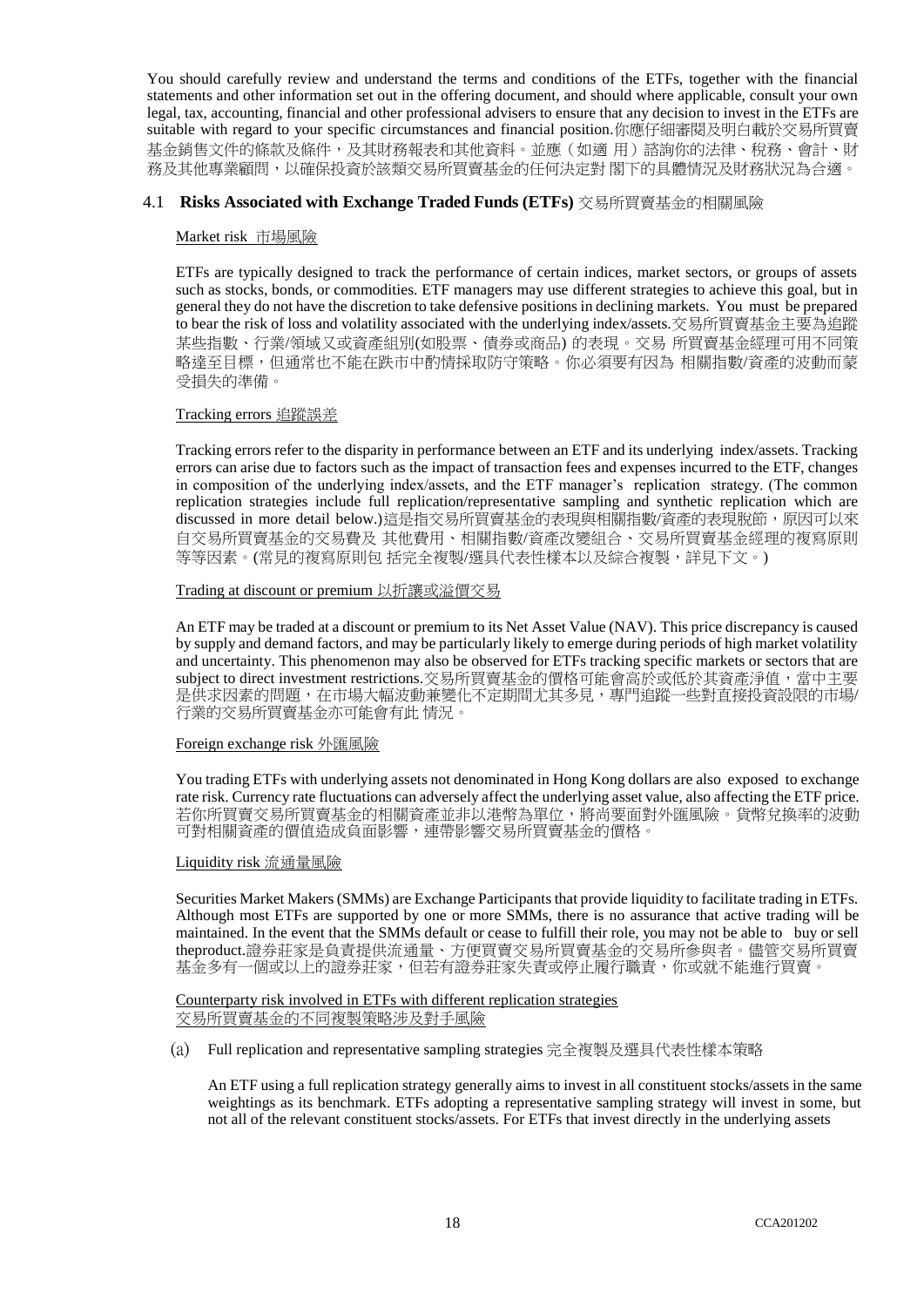rather than through synthetic instruments issued by third parties, counterparty risk tends to be less of concern. 採用完全複製策略的交易所買賣基金,通常是按基準的相同比重投資於所有的成份股/資 產。採取選具代表性樣本策略的,則只投資於其中部分(而不是全部)的相關成份股/資產。直接投 資相關資 產而不經第三者所發行合成複製工具的交易所買賣基金,其交易對手風險通常不是太大 問題。

(b) Synthetic replication strategies 綜合複製策略

ETFs utilizing a synthetic replication strategy use swaps or other derivative instruments to gain exposure to a benchmark. Currently, synthetic replication ETFs can be further categorized into two forms: 採用綜 合複製策略的交易所買賣基金,主要透過掉期或其他衍生工具去追蹤基準的表現。現時, 採取綜 合複製策略的交易所買賣基金可再分為兩種:

- i. Swap-based ETFs 以掉期合約構成
	- Total return swaps allow ETF managers to replicate the benchmark performance of ETFs without purchasing the underlying assets. 總回報掉期讓交易所買賣基金經理可以複製基金基準的表 現而不用購買其相關資產。
	- Swap-based ETFs are exposed to counterparty risk of the swap dealers and may suffer losses if such dealers default or fail to honor their contractual commitments. 以掉期合約構成的交易所買賣基 金需承受源自掉期交易商的交易對手風險。若掉期交易商 失責或不能履行其合約承諾,基 金或要蒙受損失。
- ii. Derivative embedded ETFs 以衍生工具構成
	- ETF managers may also use other derivative instruments to synthetically replicate the economic benefit of the relevant benchmark. The derivative instruments may be issued by one or multiple issuers. 交易所買賣基金經理也可以用其他衍生工具,綜合複製相關基準的經濟利益。有關 衍生工 具可由一個或多個發行商發行。
	- Derivative embedded ETFs are subject to counterparty risk of the derivative instruments' issuers and may suffer losses if such issuers default or fail to honor their contractual commitments. 以衍 生工具構成的交易所買賣基金需承受源自發行商的交易對手風險。若發行商失責或不 能履 行其合約承諾,基金或要蒙受損失。

Even where collateral is obtained by an ETF, it is subject to the collateral provider fulfilling its obligations. There is a further risk that when the right against the collateral is exercised, the market value of the collateral could be substantially less than the amount secured resulting in significant loss to the ETF. 交易所買賣基金即 使取得抵押品,也需依靠抵押品提供者履行責任。此外,申索抵押品的權利一旦行 使,抵押品的市值 可以遠低於當初所得之數,令交易所買賣基金損失嚴重。

#### **5 RISK OF TRADING NASDAQ-AMEX SECURITIES AT THE STOCK EXCHANGEOF HONG KONGLIMITED**

在香港聯合交易有限公司買賣納斯達克 –美國證券交易所證券的風險

The securities under the Nasdaq-Amex Pilot Program (PP) are aimed at sophisticated investors. You should consult us and become familiarised with the PP before trading in the PP securities. You are aware that the PP securities are not regulated as a primary or secondary listing on the Main Board or the Growth Enterprise Market of The Stock Exchange of Hong Kong Limited.

按照納斯達克–美國證券交易所試驗計畫 (試驗計畫) 掛牌買賣的證券是為熟悉投資技巧的投資者而設 的。 你在買賣該項試驗計畫的證券之前,應先諮詢本公司的意見和熟悉該項試驗計畫。你應知悉,按照該 項試 驗計畫掛牌買賣的證券並非以香港聯合交易所有限公司的主機板或創業板作第一或第二上市的證券 類別 加以監管。

#### **6 RISKOFINVESTINGINRENMINBI-DENOMINATEDPRODUCTS**

投資人民幣計價產品的風險

#### 6.1 **Investment / Market risk** 投資風險/市場風險

Renminbi products are subject to investment risk and may not be principal protected i.e. the assets that the products invest in or referenced to may fall as well as rise, resulting in gains or losses to the product. This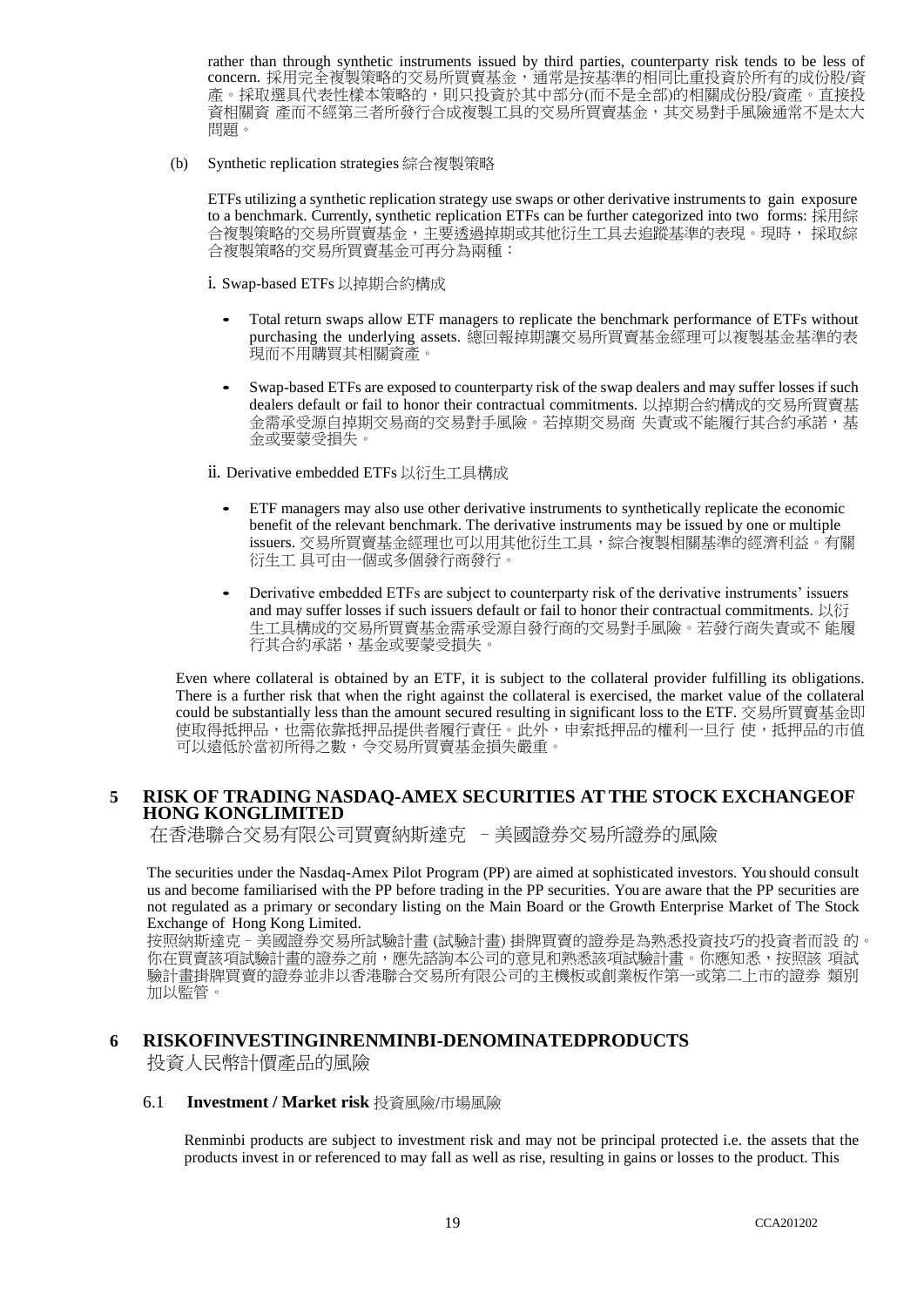means that you may suffer a loss even if renminbi appreciates. Depending on the nature of the renminbi product and its investment objective, there may be other risk factors specific to the product which you should consider. You should always understand the nature, investment objective, strategy, key features and risks of the renminbi products and assess whether these products are suitable for you in terms of your own investment needs and risk profile before you invest in the renminbi products. Seek professional advice if in doubt.人民幣產品須面 對投資風險,並且可能不保本。即產品內的投資或相關資產的價格可升可跌,而導 致產品可能賺取 收益或招致損失。因此,即使人民幣升值,你亦可能須承受虧損。視乎該人民幣產 品的性質及投資 目標,你可能須承受其他風險。作出投資決定前,你應清楚瞭解產品的性質、投資 目標、策略、主 要特點及風險,評估有關產品是否符合你的投資需要,並考慮你是否可以承受有關 風險。如有疑問, 應尋求專業意見。

#### 6.2 **Liquidity risk** 流通風險

Renminbi products are also subject to liquidity risk as renminbi products are a new type of product and there may not be regular trading or an active secondary market. Therefore you may not be able to sell your investment in the product on a timely basis, or you may have to sell the product at a deep discount to its value. 由於人民幣產品是一項新產品,因此可能沒有一般的交易活動或活躍的二手市場。因此,你或不能 即時出售有關產品,又或可能要以極低價出售。

#### 6.3 **Issuer / Counterparty risk** 發行人/交易對手風險

Renminbi products are subject to the credit and insolvency risks of their issuers. You should consider carefully the creditworthiness of the issuers before investing. Furthermore, as a renminbi product may invest in derivative instruments, counterparty risk may also arise as the default by the derivative issuers may adversely affect the performance of the renminbi products and result in substantiallosses.

人民幣產品須面對發行人的信貸風險及無力償債風險。你應該仔細考慮發行人的信用程度,再作出 投資決定。由於人民幣產品亦可能投資於衍生工具,你亦須承受衍生工具發行人違約的風險。這些 風險可能對產品的回報有負面影響,更可能構成重大損失。

#### 6.4 **Currency risk** 貨幣風險

In general, a non-Mainland (including Hong Kong) investor who holds a local currency other than renminbi will be exposed to currency risk if he invests in a renminbi product. This is because renminbi is a restricted currency and subject to exchange controls, you may have to convert the local currency into renminbi when you invest in a renminbi product. When you redeem/sell your investment, you may also need to convert the renminbi received upon redemption/sale of your investment product into the local currency (even if redemptions/sale proceeds are paid in renminbi). During these processes, you will incur currency conversion costs and will also be exposed to currency risk. In other words, even if the price of the renminbi product remains the same when you purchase it and when you redeem/sell it, you will still incur a loss when you convert the redemption/sale proceeds into local currency if renminbi has depreciated. Like any currency, the exchange rate of renminbi may rise or fall. Further, renminbi is subject to conversion restrictions and foreign exchange control mechanism. 一般來說,非內地 (包括香港) 的投資者若以人民幣以外的本地貨幣投資人民幣產品, 便需承受匯 率風險。因為人民幣是受到外匯管制的貨幣,當你打算投資於人民幣產品時,便可能要 將你的本地 貨幣轉換為人民幣。而當你贖回或售出你的投資時,你或需要將人民幣轉換回本地貨幣 (即使贖回 或出售投資的收益是以人民幣繳付)。在這過程中,你會牽涉轉換貨幣的成本,亦要承受 匯率風險。 換言之,就算你買賣該人民幣產品的價格不變,於轉換貨幣的過程中,如果人民幣貶值, 你亦會有 所損失。正如所有貨幣一樣,人民幣的匯率可升可跌,而人民幣更受到轉換限制及外匯管制 的貨幣。

# **7 RISK OF PROVIDING AN AUTHORITY TO HOLD MAIL OR TO DIRECT MAIL TO THIRD PARTIES**

提供代存郵件或將郵件轉交第三方的授權書的風險

If you provide us with an authority to hold mail or to direct mail to third parties, it is important for you topromptly collect in person all contract notes and statements of your account and review them in detail to ensure that any anomalies or mistakes can be detected in a timely fashion. 假如你向本公司提供授權書, 允許本公司代存郵件 或將郵件轉交予第三方,那麼你便須盡速親身收取所有 關於你戶口的成交單據及結單,並加以詳細閱讀, 以確保可及時偵察到任何差異或錯誤。

# **8 RISKSOFCLIENTASSETS RECEIVEDORHELDOUTSIDEHONGKONG**

在香港以外地方收取或持有客戶資產的風險